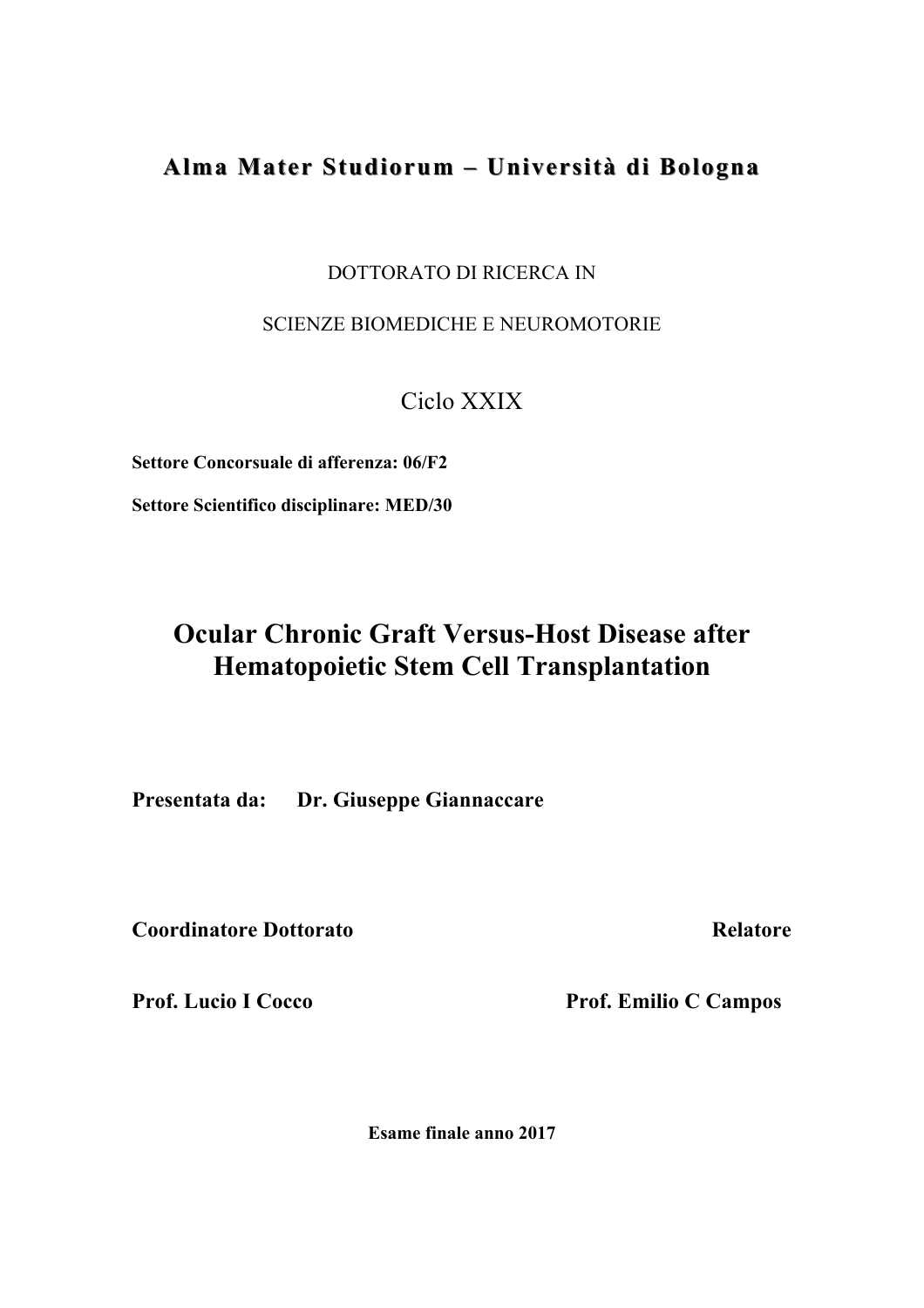# **INDEX**

| 1) ABSTRACT                      | Pag. $1$ |
|----------------------------------|----------|
| 2) INTRODUCTION                  | Pag. $2$ |
| 2.1) The ocular surface          | Pag. $2$ |
| 2.2) Ocular surface disease      | Pag. $4$ |
| 2.3) Graft-versus-host disease   | Pag. $6$ |
| 2.4) GVHD and the eye            | Pag. $7$ |
| 2.5) GVHD and the ocular surface | Pag. $8$ |

# **EXPERIMENTAL SECTION**

| 3) Purpose               | Pag. $11$ |
|--------------------------|-----------|
| 4) Materials and methods | Pag. 12   |
| 5) Statistical analysis  | Pag. 16   |
| 6) Results               | Pag. 17   |
| 7) Discussion            | Pag. 24   |
| 8) Conclusion            | Pag. 28   |
| 9) References            | Pag. 29   |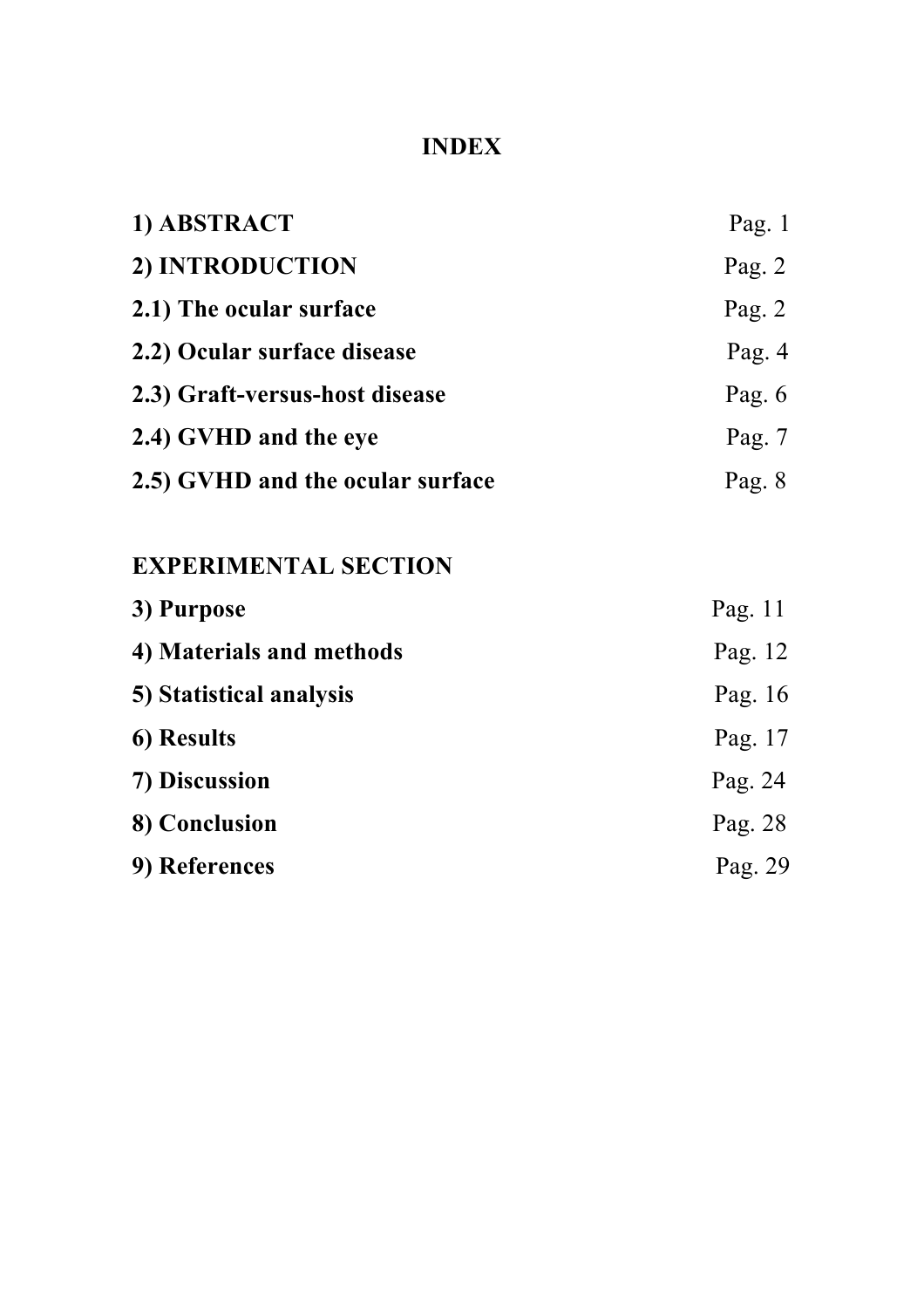#### **1. Abstract**

Graft-versus-host disease (GVHD) is a potentially severe complication that may develop in different tissues including the eye after allogenic hematopoietic stem cell transplantation (HSCT).

The purpose of this research project was to evaluate ocular surface parameters of patients undergoing HSCT before and after transplantation, and to correlate them with clinical and HSCT features.

Data from the charts of ninety-three patients affected by hematological malignancies undergoing HSCT were collected. Values of Ocular Surface Disease Index, Schirmer Test type I, Tear Film Break-up Time, ocular surface staining and Meibomian Gland Dysfunction score obtained before HSCT and 3-6 months after were retrieved from charts. Diagnosis and staging of Dry Eye disease (DED) was performed according to Dry Eye WorkShop criteria. GVHD was classified according to the National Institutes of Health (NIH) 2015 Criteria. Odds ratios for DED onset after HSCT were estimated for demographic, ocular, hematological and HSCT features.

Dry eye disease was diagnosed before HSCT in 50 (53%) of the patients, mostly of hyper-evaporative profile. After HSCT all ocular parameters significantly worsened with no change in DE profile**.** A 51% of incident cases (22 on the 43 non-DE subjects) were reported. Increasing recipient age and female sex, higher CD34+ cells infused, donor-recipient sex mismatch (males receiving from females), related donors, and peripheral blood cells as stem cell source were associated with a significant higher incidence of DED after HSCT. Systemic chronic GVHD was diagnosed in 42% while ocular GVHD in 35.5% of the patients, which decreased to 12% when taking into account only incident cases.

In conclusion, a high DE prevalence was shown already before HSCT. Therefore, an ocular surface assessment should be recommended already before HSCT for early DED diagnosis and treatment. This new protocol also could influence the real prevalence of ocular GVHD after HSCT and its severity.

**Key words:** Ocular Graft versus-host disease; Dry eye disease; Hematopoietic stem cell transplantation.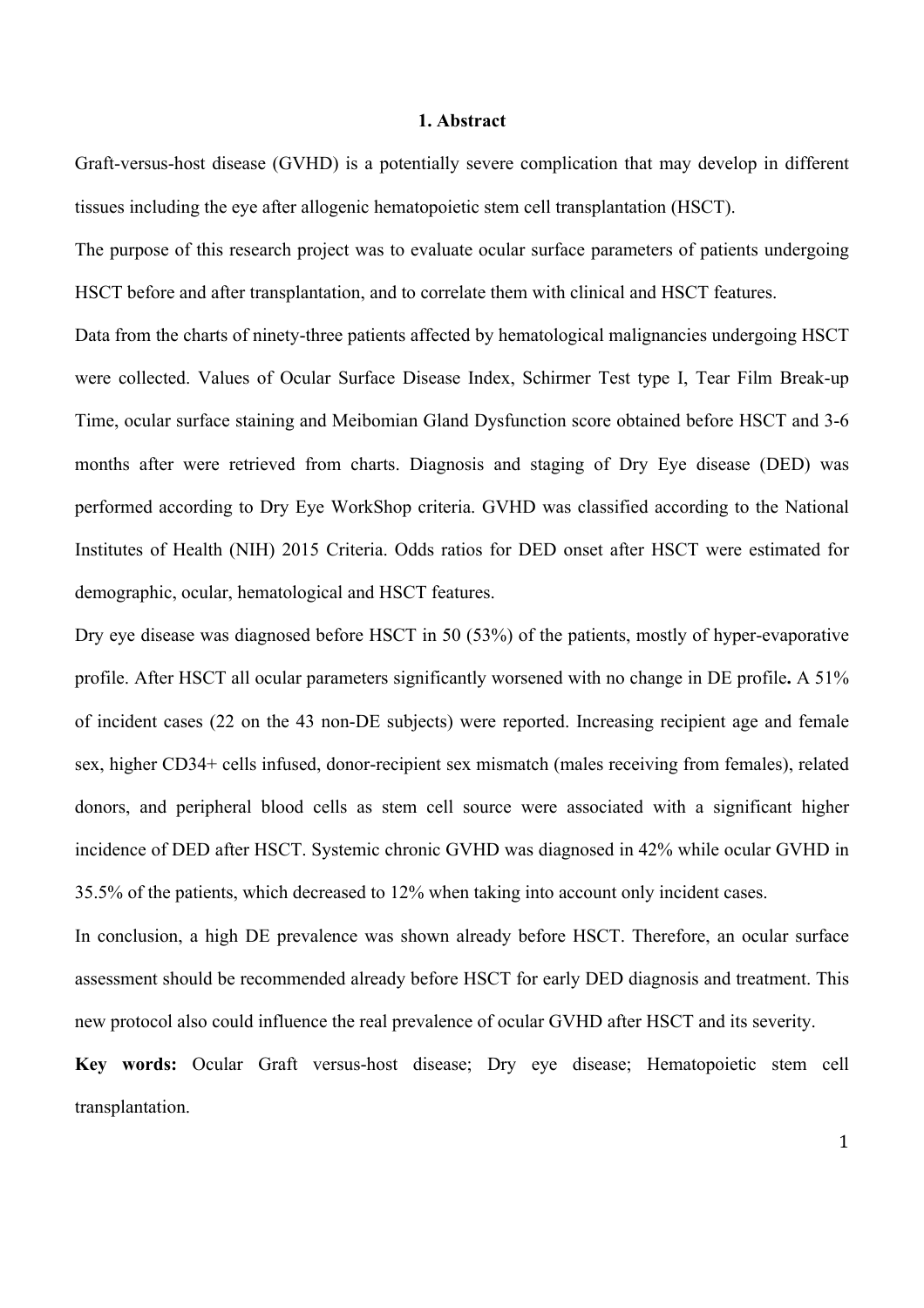#### **2. INTRODUCTION**

#### **2.1) The ocular surface**

The ocular surface system consists of the cornea, conjunctiva, lachrymal and meibomian glands, nasolacrimal duct, and their associated tear and connective tissue matrices, as well as the eyelids and eyelashes, all integrated by continuous epithelia and interconnected nervous, endocrine, immune, and vascular systems (Figure 1).<sup>1</sup> This functional unit protects the eye from the external environment and provides for an optimal refractive surface of the cornea through the production of an efficient tear film. 2

The *cornea* has the highest dioptric power of the optical complex; it needs to be avascular in order to be transparent and receive its nutrients through diffusion from the tear film and aqueous humor. The cornea is one of the body structures most densely innervated and the innervations comes from axons of the sympathetic ganglion and trigeminal ganglion. The epithelium is the external layer, underneath is Bowman's layer, stroma, the recently recognized Dua's layer, Descemet's membrane and at the most inner level the endothelial cells.<sup>3,4</sup> The corneal epithelium is a stratified, non-keratinized squamous layer. It has three types of cells: the most external type of cells are the superficial epithelial cells, in the middle are the wing cells located on top of the inner layer which are the basal epithelial cells. Due to its histological nature, the epithelium has the primary function of providing a barrier to the cornea and to the entire eyeball. Bowman's layer is composed of thin, type I, III, V and VI collagen microfibrils. It is not an independent membrane, but a modification of the most superficial portion of the stroma of the cornea. The stroma represents the main support of the corneal structure and comprises up to 90% of its volume. This compartment is about 450 µm thick and contains nerves, stromal keratocytes with different morphology and type I and V collagen fibers. Dua's layer is a strong acellular layer in the pre-Descemet's cornea, made of 5 to 8 thin lamellae of tightly packed type I, IV, and VI collagen bundles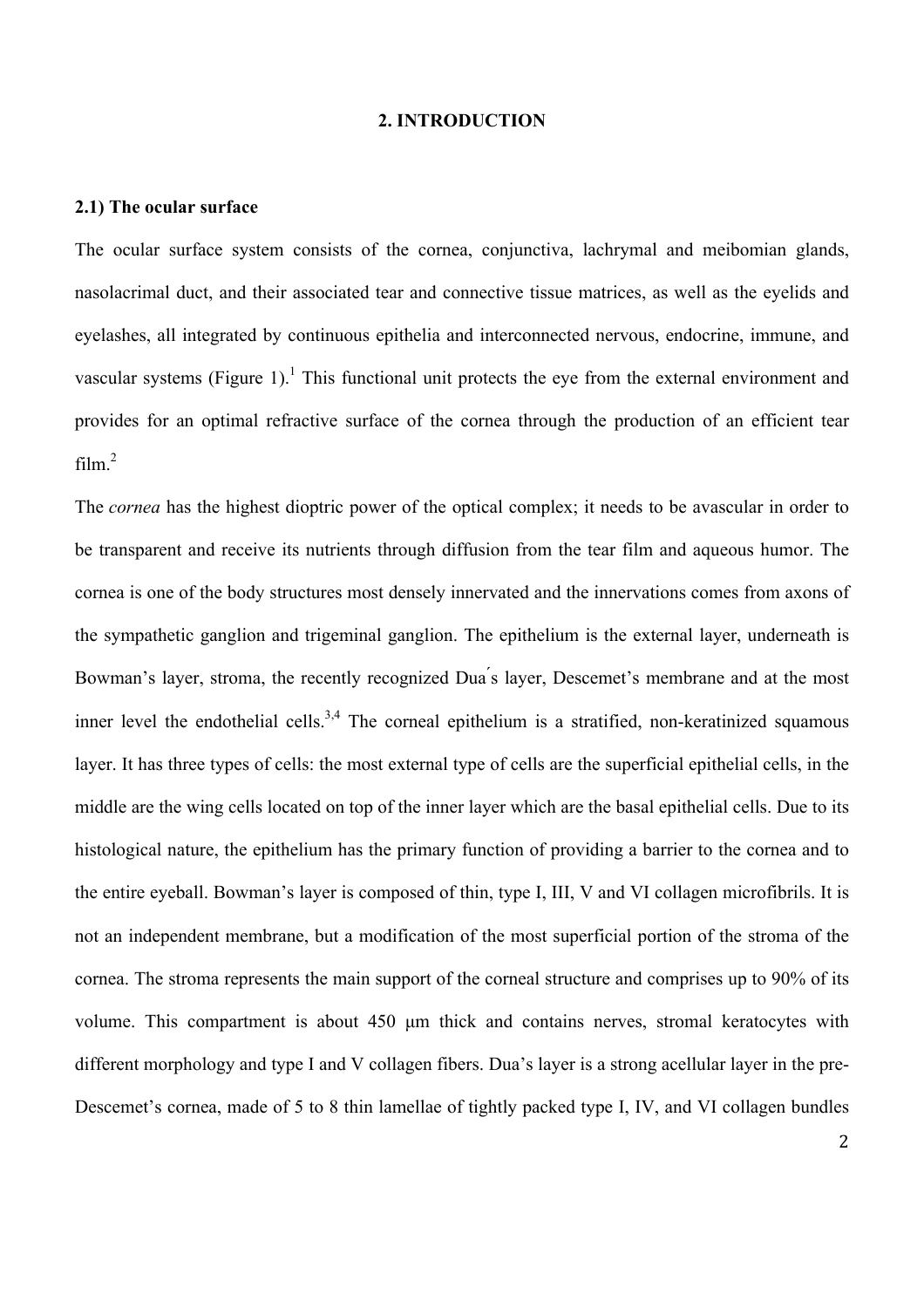running in longitudinal, transverse, and oblique directions. <sup>5</sup> The Descemet's membrane represents the basal membrane of the posterior epithelium. It is formed by very thin filaments of type IV collagen, which are arranged in a very regular pattern. The endothelium is a monolayer of cells that aids in keeping the corneal transparency not only by its barrier function, but also by its ionic pump function.

The *conjunctiva* consists of an epithelium and an underlying loose connective tissue, known as the lamina propria; both are separated by the epithelial basement membrane. The epithelial histology is stratified non-squamous and consists of two-to-three cell layers having cuboidal morphology in most parts. The lamina propria is rich in bone marrow-derived cells that form a mucosal immune system known as the conjunctiva-associated lymphoid tissue and of blood vessels of different kinds. Apart from capillaries and lymph vessels, specialized high endothelial venules for the regulated migration of lymphoid cells are present in the conjunctiva. <sup>6</sup> They are a normal component of ocular lymphoid tissue, have a characteristic ultrastructure as in other lymphoid tissues, and express cell adhesion molecules.

The *tear film* covers the ocular surface, and provides major refractive power of the visual system, nutrition, lubrication and protection.<sup>7</sup> It forms a thin film layer of 8  $\mu$ m thick. Although typically considered as formed of three layers (namely the external lipid layer, the central aqueous layer and the inner mucin layer), it is now recognized that the tear film is more a lipid boundary layer with aqueous phases incorporating differing concentrations of mucins throughout. Meibomian and Moll glands produce the lipid component, mainly wax esters, triglycerides, free fatty acids, as well as neutral diesters. Lachrymal glands produce the aqueous component and goblet cells which are located in the conjunctiva, secrets the mucin and contains membrane associated glycoproteins. Other components of the tear film are metabolites, proteins and electrolytes. Interestingly, the proteins contained in the tear film take part in other processes, for instance, they work as antimicrobials, anti-inflammatories and also help in healing processes after trauma, as well as mechanical protection to the surface of the cornea.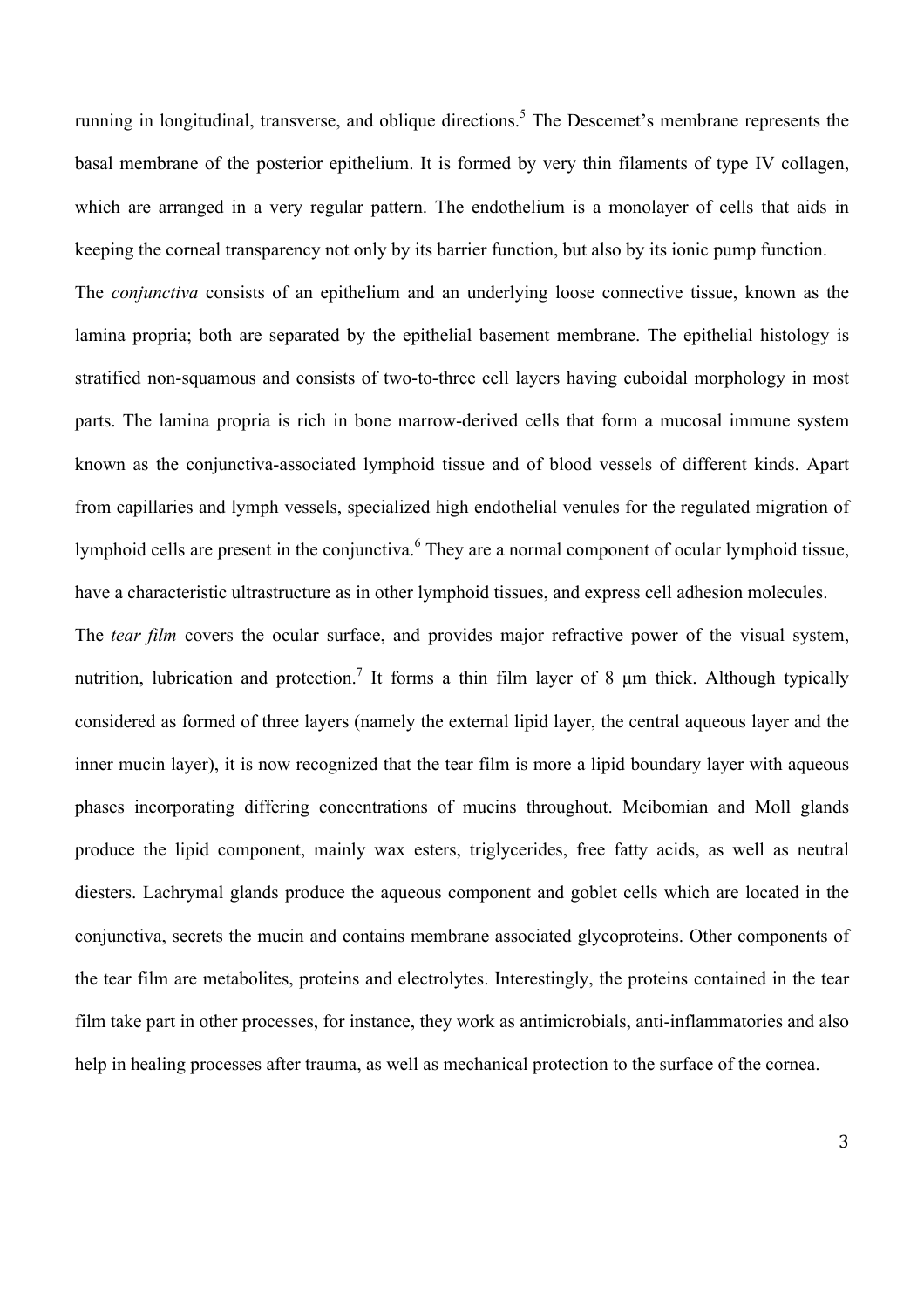

Diagrams depicting the Ocular Surface System. (**A**) Sagittal section through the Ocular Surface Figure 1 - Diagrams depicting the Ocular Surface System from Gipson et al. (A) Sagittal section specializations on/in the cornea, conjunctiva, lacrimal and accessory lacrimal glands, and *through the Ocular Surface System showing that the ocular surface epithelium is continuous (in pink)* with regional specializations on/in the cornea, conjunctiva, lacrimal and accessory lacrimal glands,  $\ldots$  includes the surface and glands of the cornea, conjunction,  $\ldots$ and meibomian gland. Each specialized region of this ocular surface epithelium contributes  $\alpha$  and basil connective time  $\alpha$ components of the tear film (in blue). (B) Frontal view of the Ocular Surface System, which includes be conferenced algoed len entholic of the endows conj the surface and glandular epithelia of the cornea, conjunctiva, lacrimal gland, accessory lacrimal *glands, and meibomian gland (note enlarged lower lid segment) and their apical (tears) and basal connective tissue matrices, the eye lashes, those components of the eyelids responsible for the blink, and the nasolacrimal duct.* 

## **2.2) Ocular surface disease**

with Dry Eye Disease (DED) onset.<sup>8</sup> DED is the most frequent disorder in ocular surface system and in Factors disturbing the delicate homeostatic balance of the ocular surface system can adversely affect tear film stability and osmolarity, resulting in cellular osmotic, mechanical, and inflammatory damage Ophthalmological practice in general, with its prevalence ranging from 10.8 % to 57.1 % depending on the population analyzed and on the diagnostic criteria used.<sup>9-11</sup>

The updated Dry Eye WorkShop (DEWS) definition states that *"dry eye is a multifactorial disease of the tears and ocular surface that results in symptoms of discomfort, visual disturbance, and tear film*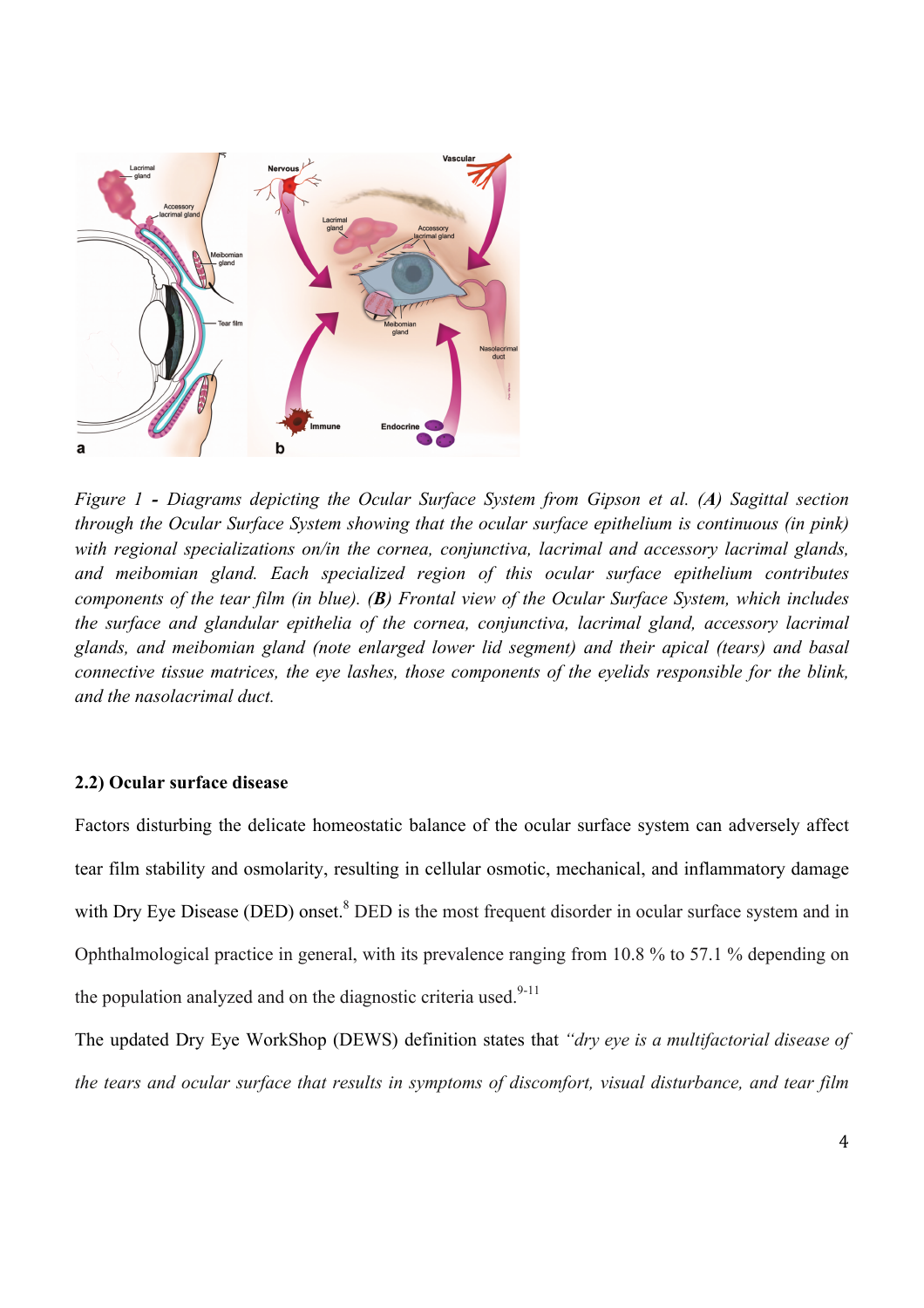*instability with potential damage to the ocular surface. It is accompanied by increased osmolarity of the tear film and inflammation of the ocular surface"*. <sup>8</sup> The major classes of DED are aqueous teardeficient and evaporative. The first category refers chiefly to a failure of lachrymal gland secretion; the latter has been divided to distinguish those causes that are dependent on intrinsic conditions of the lids and ocular surface and those that arise from extrinsic influences, for example from environmental, occupational and pollution.

There are a lot of tests performed to diagnose DED and to monitor the efficacy of the related therapy.<sup>12</sup> The main tests are summarized below:

*- Schirmer Test type I* is obtained by putting paper strips over the lower lid margin, midway between the middle and outer third and by evaluating the measurement of the wet paper after 5 minutes. It is an estimation of tear flow production stimulated reflexly by insertion of a filter paper into the conjunctival sac. Values higher than 10 sec/5 min are considered normal.

*- Tear Film Break-Up time (TBUT)* is defined as the interval in seconds between the last complete blink and the first appearance of a dry spot, or disruption in the tear film. It is an index of tear stability. Values higher than 10 sec are considered normal.

*- Ocular surface staining* is used to show the damaged areas of cornea and conjunctiva where colorants can deposit. Usually in the clinical practice fluorescein is used to grade the staining of the cornea while lissamine green to grade the staining of the bulbar conjunctiva. Three systems for quantifying staining of the ocular surface are currently used, the van Bijsterveld system,<sup>13</sup> the Oxford system<sup>14</sup> and a standardized version of the National Eye Institute/Industry Workshop system.<sup>15</sup>

*- Tear osmolarity* is obtained by the collection of small nanoliter tear sample by a standard micropipette, then automatically transferred to a chip surface. A precise readout is obtained in seconds after the transfer. Values lower than 290 mOsmol/L are considered normal.

- *Ocular Surface Disease Index (OSDI)* is the most used questionnaire about subjective symptoms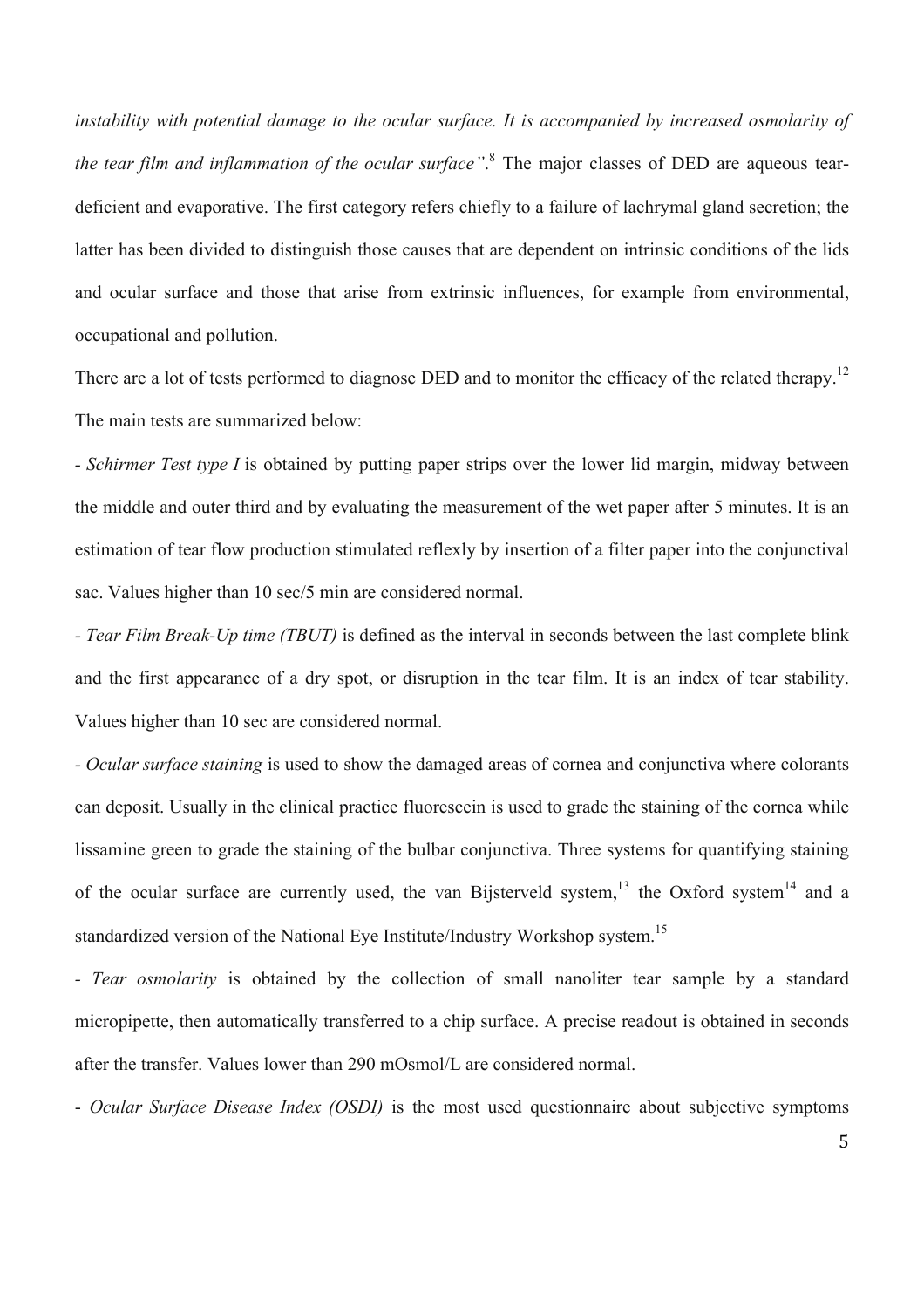employed in the clinical practice to assess the efficacy of such treatment or to grade disease severity; it consists of 12 questions about 3 major items: visual function (6 questions), ocular symptoms (3), environmental triggers (3). It is validated in dry eye population and used as outcome measure in randomized clinical trials.<sup>16</sup> Scores lower than 12 are considered normal.

# **2.3) Graft versus-host disease**

Allogeneic hematopoietic stem cell transplantation (allo-HSCT) is utilized primarily as a curative treatment for both hematological and non-hematological malignancies.<sup>17</sup> In the former disease, the *graft-vs-leukemia or graft-vs-tumor* effect mediated by donor-derived T cells helps to eliminate malignant cells in the transplant recipient.<sup>18</sup> Graft-versus-host disease (GVHD) is a potentially severe complication that may develop after allo-HSCT, with its prevalence ranging from 30% to 70% of transplanted patients. A recent analysis by the Center for International Blood and Marrow Transplant Research of more than 26000 allo-HSCT patients demonstrated that the incidence of GVHD is increasing worldwide.<sup>19</sup> In allo-HSCT patients, GVHD is the most common cause of non-relapse mortality, which refers to mortality not related to the primary malignancy or disease, among patients surviving more than two years.<sup>20</sup> Chronic GVHD manifests as an autoimmune-like inflammatory disease and occurs when donor T cells respond to genetically defined proteins on host cells. The most important proteins are Human Leukocyte Antigens  $(HLA),<sup>21</sup>$  which are highly polymorphic and are encoded by the major histocompatibility complex (MHC). Class I HLA (A, B, and C) proteins are expressed on almost all nucleated cells of the body at varying densities. Class II proteins (DR, DQ, and DP) are primarily expressed on hematopoietic cells (B cells, dendritic cells, monocytes), but their expression can be induced on many other cell types following inflammation or injury. Despite HLA identity between a patient and donor, approximately 40% of patients receiving HLA-identical grafts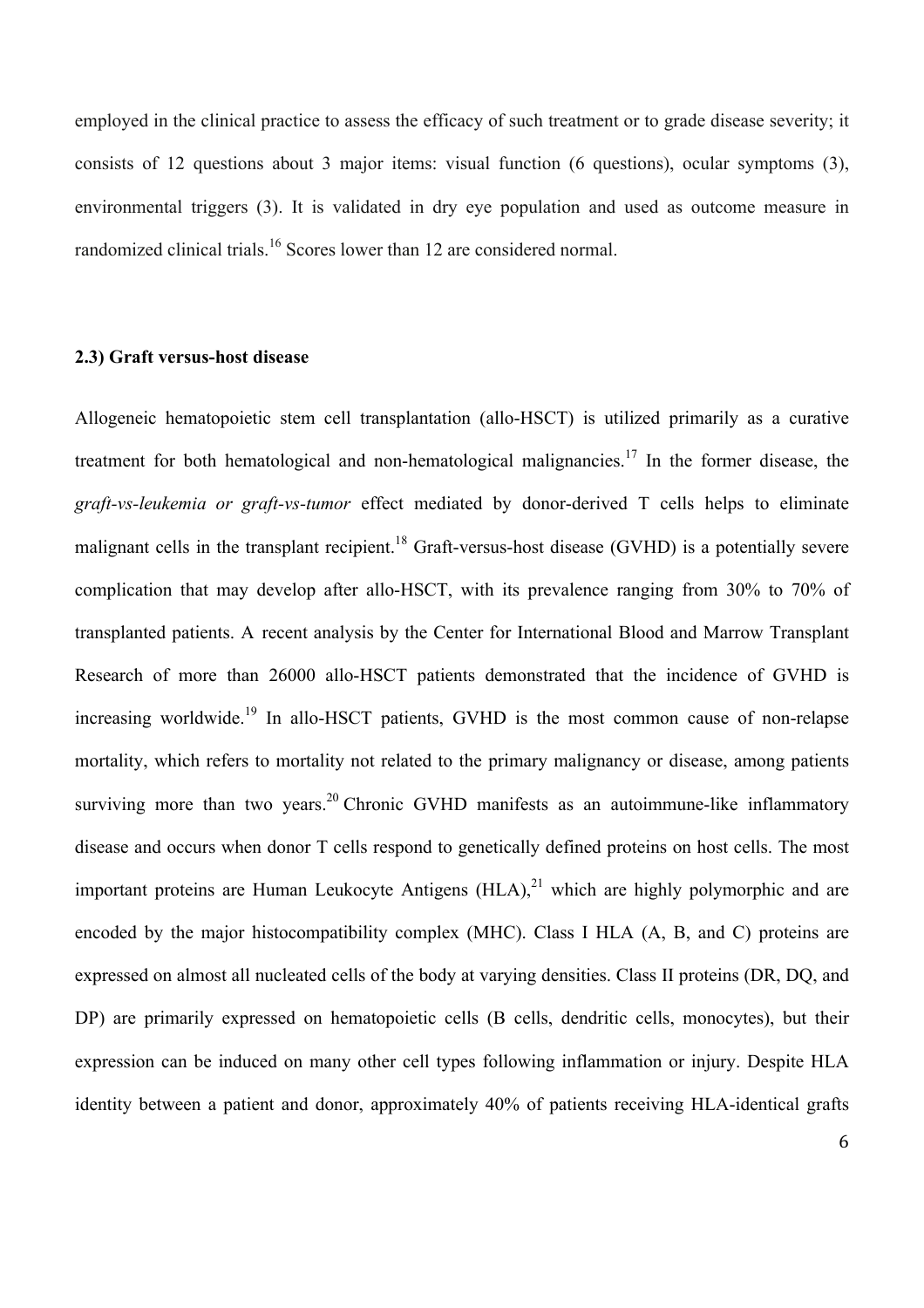develop GVHD due to genetic differences that lie outside the HLA loci, or "minor" histocompatibility antigens (HA). Based on an early Seattle experience, *acute GVHD* was defined to occur prior to day 100, whereas *chronic GVHD* occurred after that time.<sup>22-24</sup> This definition is far from satisfactory, and more recently National Institutes of Health (NIH) classification includes late-onset acute GVHD (after day 100) and an overlap syndrome with features of both acute and chronic GVHD.<sup>25,26</sup>

Chronic GVHD, the major cause of late non-relapse death following HSCT, may be progressive (active or acute GVHD merging into chronic), quiescent (acute GVHD that resolves completely but is later followed by chronic GVHD) or it may occur de novo. The best documented risk factors for chronic GVHD are a history of acute GVHD (seen in 40%-60% of cGVHD patients), the use of peripheral blood stem cells (PBSCs) as source of transplantation, a female donor-male recipient combination, older patient age and the use of HLA-mismatched or unrelated donors.<sup>26-28</sup> The manifestations of chronic GVHD are somewhat protean, and are often of an autoimmune nature. Clinical signs often first appear in the buccal mucosa. New consensus criteria for the diagnosis and staging of chronic GVHD have recently been developed.<sup>26</sup>

### **2.4) GVHD and the eye**

Ocular tissues affected by acute and chronic forms of GVHD include the eyelid and periorbital skin, conjunctiva, cornea, lens, lacrimal system, sclera, uvea, and retina. Cataract formation is a common late complication of allo-SCT. It is mainly attributed to irradiation and steroid therapy, and is the most common cause of visual acuity loss among this type of patients.<sup>29,30</sup> Patients receiving total body irradiation are at higher risk of developing cataracts than recipients of fractionated total body irradiation (83% vs. 21% at 6 years); it tends to develop much earlier in the former group as well. Nonetheless, most surviving patients will eventually require cataract surgery. Other ocular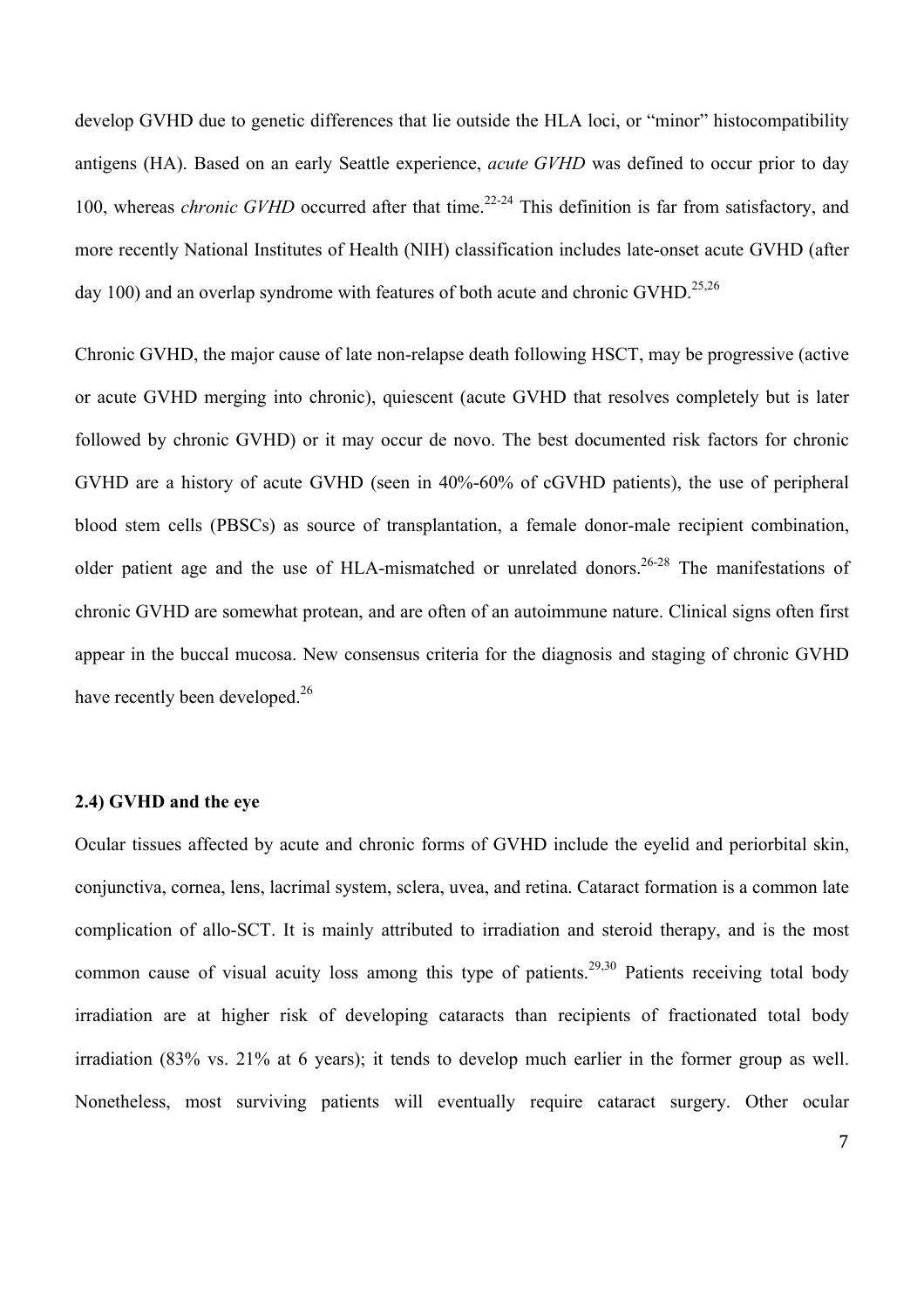manifestations of GVHD include cutaneous complications such as eyelid dermatitis, lagophthalmos and ectropion, poliosis, madarosis, and vitiligo.<sup>29</sup> Uveitis can occur in up to 8% of cases with chronic GVHD, and it is important to distinguish infectious etiologies or neoplastic masquerade syndrome from noninfectious uveitis. Neuro-ophthalmologic complications such as disc edema are likely secondary to the toxic effects of chemotherapeutic agents such as cyclosporine A and/or coexisting medical conditions, and are usually reversible.<sup>31</sup> The main vitreoretinal complication seen in association with GVHD is retinal microvasculopathy that may occur in 10% of cases. Findings include optic disc edema, cotton-wool spots in the fundus, intraretinal and vitreous hemorrhage, and lipid deposits. Posterior segment complications also include infections such as infectious retinitis from cytomegalovirus (CMV), herpes simplex virus, or varicella zoster virus, central serous chorioretinopathy and posterior scleritis.<sup>29</sup>

### **2.5) GVHD and the ocular surface**

Throughout the NIH Criteria, diagnostic signs and symptoms refer to those manifestations that establish the presence of chronic GVHD without need for further testing or evidence of other organ involvement. Distinctive signs and symptoms of chronic GVHD refer to those manifestations that are not ordinarily found in acute GVHD but are not considered sufficient in isolation to establish an unequivocal diagnosis of chronic GVHD. Additional testing, such as a biopsy documenting histological features of chronic GVHD (or at least "likely" chronic GVHD), is needed to establish the diagnosis of chronic GVHD. Other features or unclassified manifestations of chronic GVHD define the rare, controversial, or nonspecific features of chronic GVHD that cannot be used to establish the diagnosis of chronic GVHD. Signs and symptoms found in both chronic and acute GVHD are referred as common features.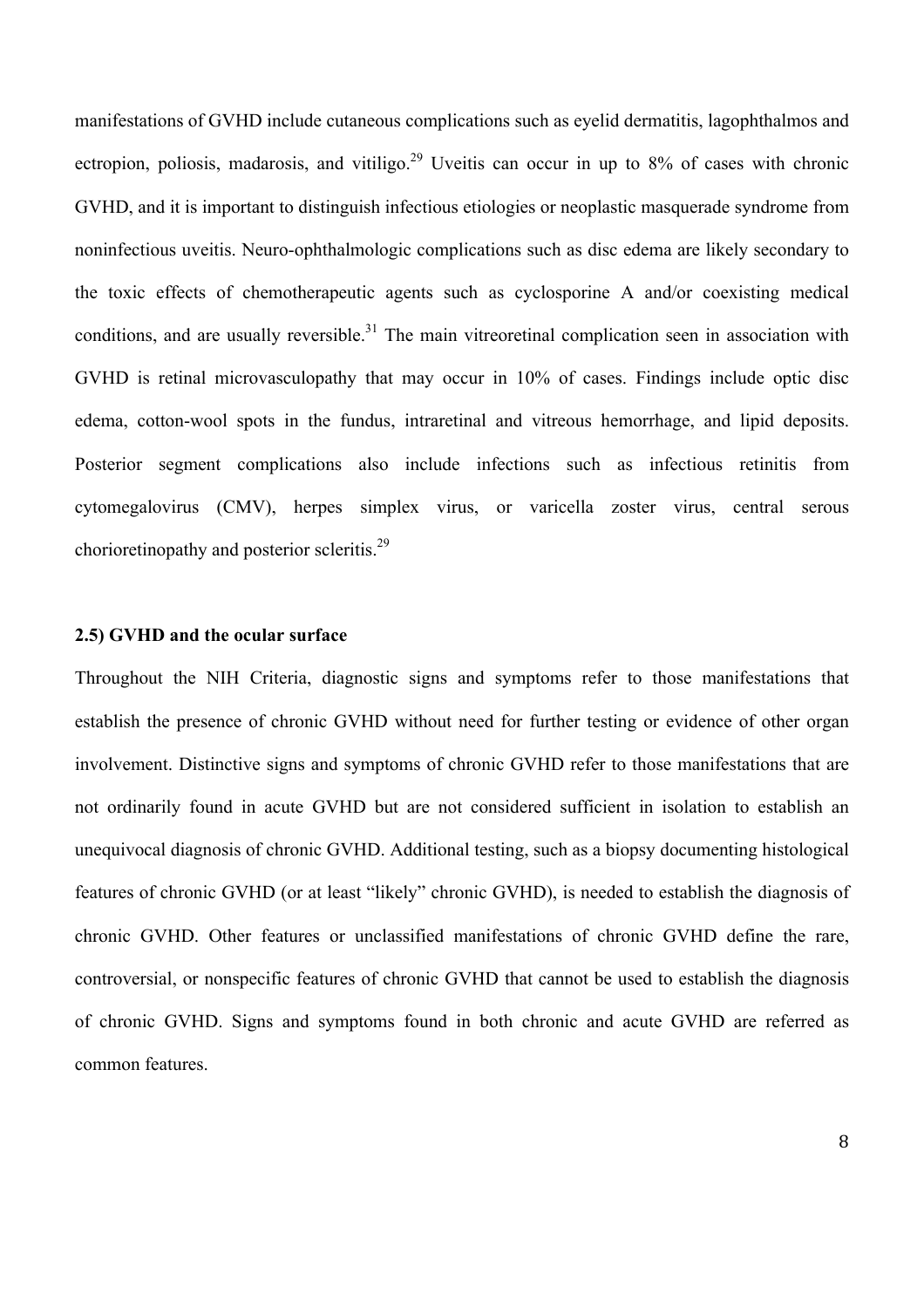Distinctive manifestations of chronic ocular GVHD include new onset of dry, "gritty," or painful eyes, cicatricial conjunctivitis, keratoconjunctivitis sicca (KCS), and confluent areas of punctate keratopathy. Other features include photophobia, periorbital hyperpigmentation, and blepharitis (erythema and edema of the eye lids and telangiectasia of lid margin). New ocular sicca documented by low Schirmer's test with a mean value of 5 mm at 5 minutes (preferably with confirmation of normal values at an established baseline) or a new onset of KCS by slit lamp examination with mean Schirmer's test values of 6 to 10 mm (preferably with confirmation of normal values at an established baseline) not due to other causes is sufficient for the diagnosis of ocular chronic GVHD for the purpose of treatment and for clinical trials designed specifically for ocular GVHD, but an additional distinctive feature is necessary to establish eligibility for general chronic GVHD trials (Table 1). Establish the Diagnosis of s is sufficient for ropic GVHI I vinneer trans acception operationly to Onycholysis

Table 1 – Signs and symptoms of chronic ocular GVHD necessary to reach the diagnosis alar GVHD necess reach the diagnosis

Signs and Symptoms of chronic GVHD

| Organ or Site | Diagnostic (Sufficient to<br>Establish the Diagnosis of<br>chronic GVHD) | Distinctive* (Seen in chronic<br>GVHD, but Insufficient Alone<br>to Establish a Diagnosis)                                   | Other Features or<br>Unclassified Entities <sup>†</sup>                                             | Common <sup>#</sup> (Seen with<br>Both Acute and<br>chronic GVHD) |
|---------------|--------------------------------------------------------------------------|------------------------------------------------------------------------------------------------------------------------------|-----------------------------------------------------------------------------------------------------|-------------------------------------------------------------------|
| Eyes          |                                                                          | New onset dry, gritty, or<br>painful eyes<br>Cicatricial conjunctivitis<br>KCS<br>Confluent areas of<br>punctate keratopathy | Photophobia<br>Periorbital hyperpigmentation<br>Blepharitis (erythema of the<br>eyelids with edema) |                                                                   |

ocular symptoms before transplan New onset of scarring or malities includ from chemoradiotherapy)  $\cos \alpha$  $n$ resence of  $KCS$ or other causes) nammanon, bome Experts strongly encourage baseme evaluation and  $\cdot$  at  $\circ$ лшչ  $\mathbf{E}$  $DCI$ ay. Ine ema which punctate keratopathy is to use lubricant eye drops each day. The International Consensus Guidel Patients with ocular symptoms before transplantation should be evaluated by an Ophthalmologist for f coular quebeco chaquealities including agreement of VCS conjunctive assessment of ocular surface abnormalities, including presence of KCS, conjunctival scarring, and  $\sigma$  to the total to the total term  $\sigma$ inflammation. Some Experts strongly encourage baseline evaluation after transplantation (approximately day 100).<sup>32,33</sup> The scoring of ocular involvement includes the number of times a patient ALT > 2 ! upper limit of  $\overline{a}$ av The Int  $\mathcal{L}$ Consensus Gi has to use lubricant eye drops each day. The International Consensus Guidelines on ocular GVHD have anggad a pop ora d  $\sigma$  country string ama which involves cor proposed a more detailed scoring schema, which involves comprehensive ophthalmological evaluation,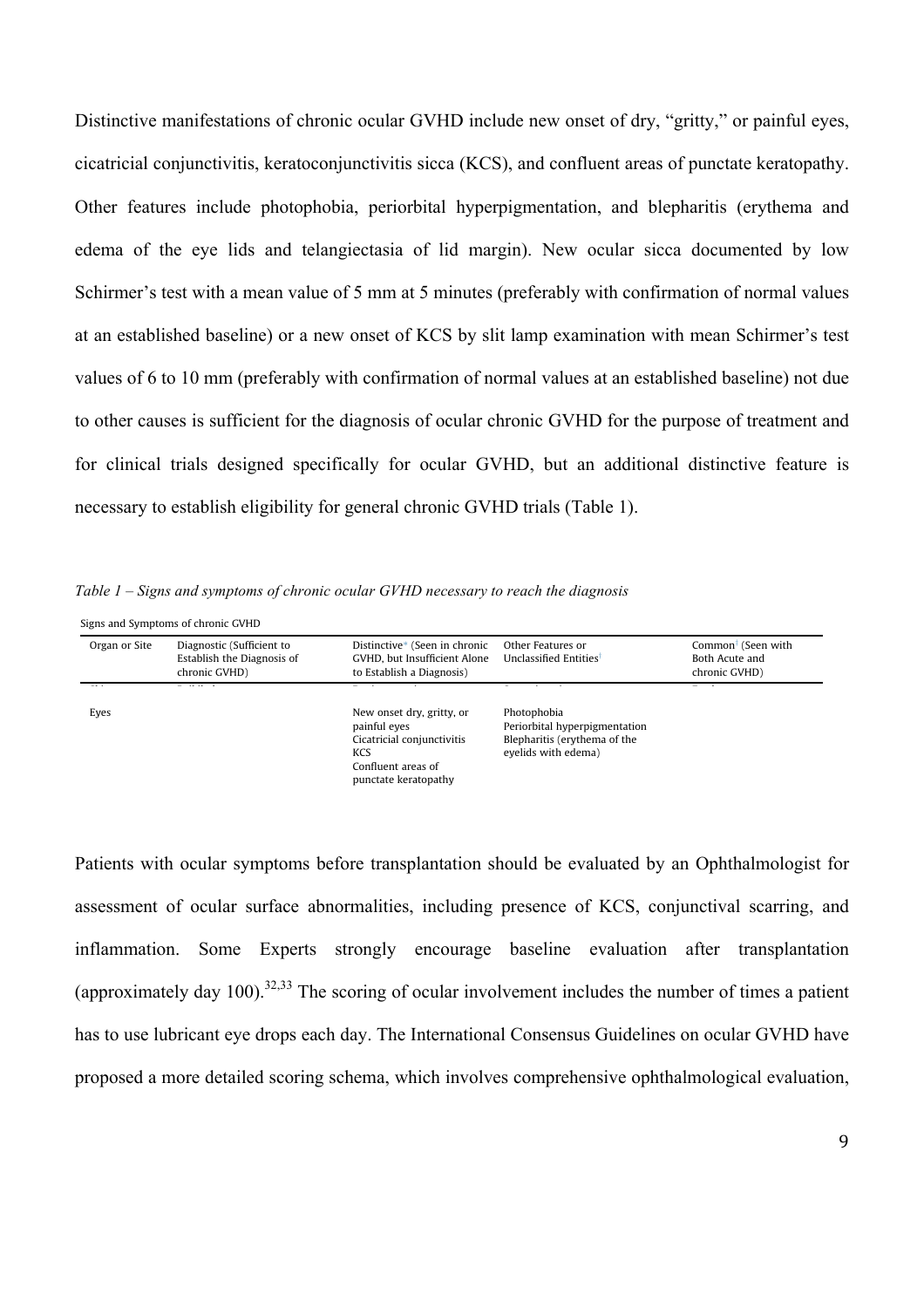including pre-transplantation evaluation.<sup>33</sup> These remain to be validated and should be considered in clinical trials addressing ocular involvement. Schirmer's test may be useful for diagnosis of ocular GVHD, but the numerical values are not useful for follow-up of ocular GVHD due to poor correlation with symptom change.<sup>34</sup> For this reason, Schirmer's test values have been removed from the scoring form in the current recommendation.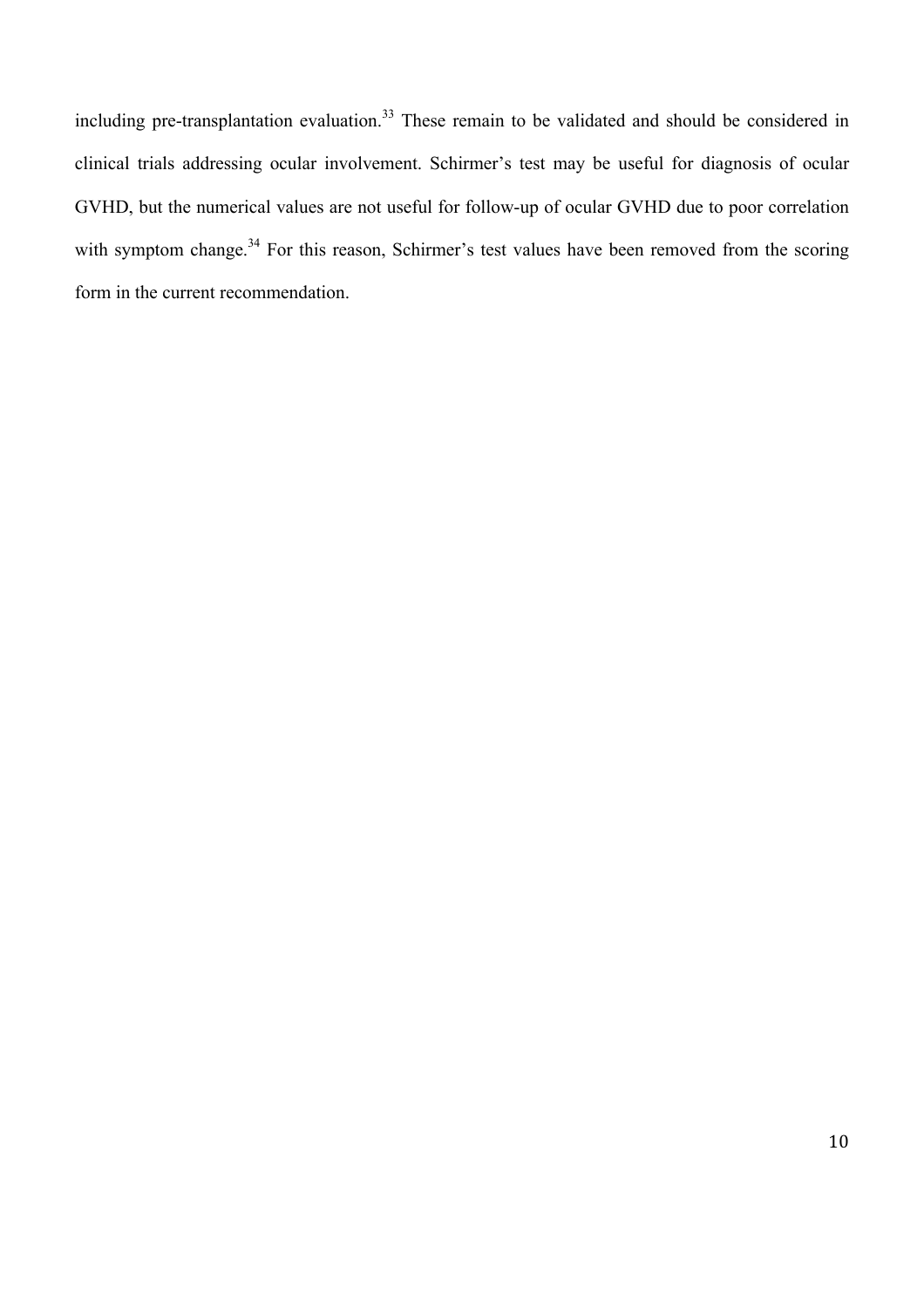## **EXPERIMENTAL SECTION**

### **3) Purpose**

Several studies described ocular surface impairment in hematological patients after HSCT, and identified risk factors for the development of ocular GVHD.<sup>32,35-39</sup> Conversely, limited information is available about ocular surface changes after HSCT compared to pre-transplant baseline condition in the same subjects.<sup>40</sup>

Indeed, a comprehensive baseline ophthalmologic evaluation before HSCT has been recently recommended by the First International Chronic Ocular GVHD Consensus Group,<sup>33</sup> the German-Austrian-Swiss Consensus Conference<sup>41</sup> and the 2015 updated NIH Consensus Conference.<sup>26</sup> with the aim to classify the onset of ocular symptoms and signs only after HSCT as incident cases. On the contrary, if dry eye disease is already present before HSCT, current criteria to diagnose ocular GVHD may be not fulfilled and the diagnosis should not be reached.

Therefore, the purpose of the present study was to comprehensively evaluate ocular surface parameters in the same hematological patients before and after allogeneic hematopoietic stem cell transplantation, and to correlate them with clinical and transplant variables.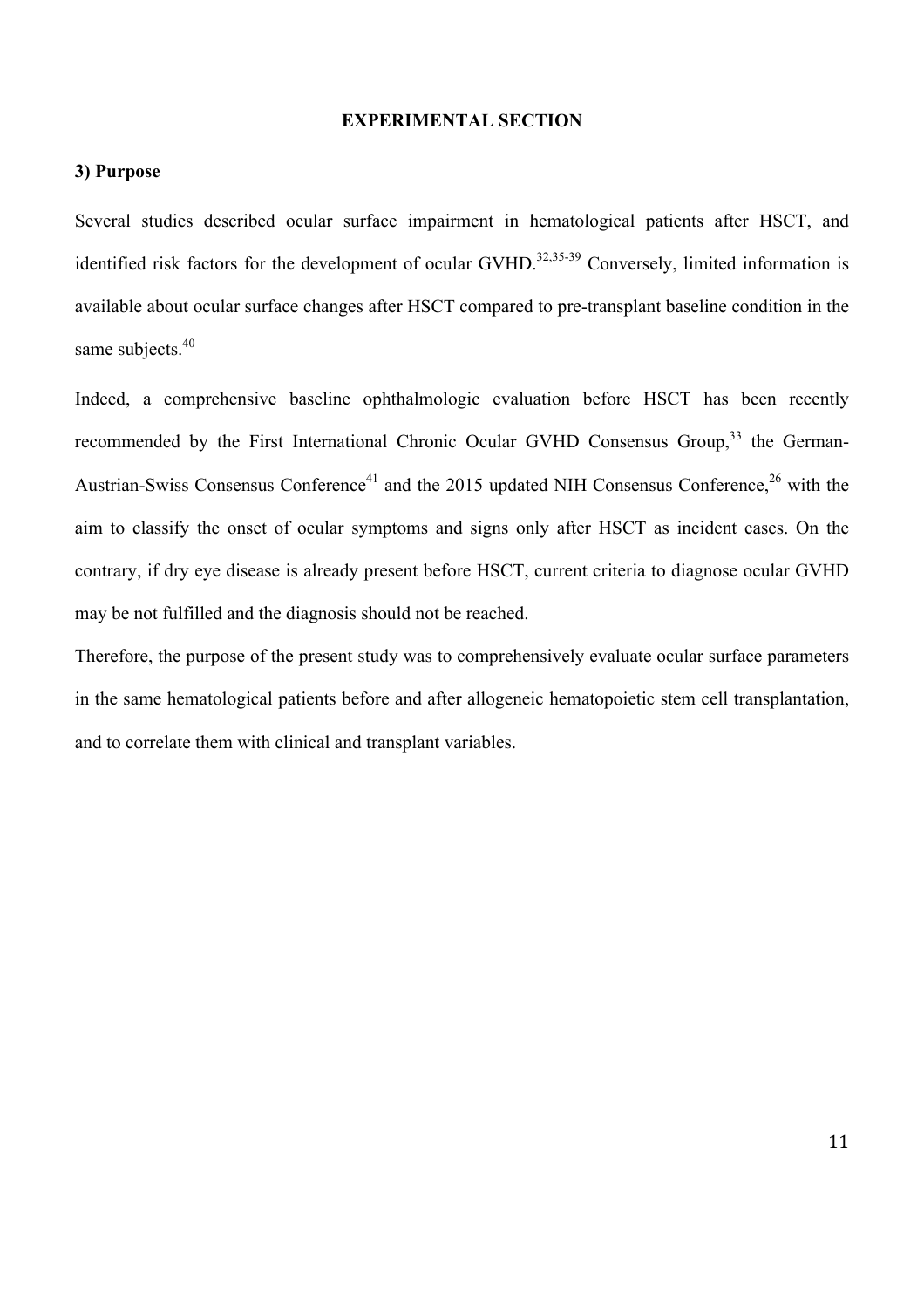## **4) Materials and methods**

## *Patients and transplant procedure*

Data has been prospectively collected over the period March 2007 to March 2014. The study followed the tenets of the Declaration of Helsinki, and was approved by the Ethics Committee of the S.Orsola-Malpighi Teaching Hospital. Informed consent was obtained from all patients when returning for subsequent check-ups. In our routine practice, the two scheduled ophthalmological visits are performed before HSCT and conditioning regimen (V0) and in a time window ranging from 3 to 6 months after HSCT (V1).<sup>42</sup> Data from 203 patients undergoing HSCT at the Hematology Institute "L.A. Seragnoli", University of Bologna, S. Orsola-Malpighi Teaching Hospital, in Bologna (Italy) were retrieved. Only the 113 charts containing ophthalmological data to be included in the study analysis and collected at V0 and V1 were further selected. Cases excluded referred to: twenty-eight patients who had not received an ophthalmological visit in the first 6 months after HSCT due to poor general health conditions or for the occurred death; twenty-five patients whose charts had not been found to be fully completed; thirtyseven patients living out of our area who had been referred to another eye Center in the post-HSCT follow-up. Twenty further cases were excluded for the history of uveitis  $(n=4)$ , retinitis  $(n=8)$ , and concomitant use of eye drops for the treatment of glaucoma (n=8).

Ninety-three Caucasian patients fulfilled the criteria and were then finally included in the study. For the statistical analysis, patients were divided into two groups according to the underlying disease: chronic lymphoproliferative disorders (LPDs) including Hodgkin lymphoma (HL), non-Hodgkin lymphoma (NHL), multiple myeloma (MM), chronic lymphocytic leukemia (CLL) and stem cell malignancies (SCMs) including acute myeloid leukemia (AML), acute lymphoblastic leukemia (ALL), myelodysplastic syndrome (MDS) and chronic myeloid leukemia (CML). The disease phase at transplant was classified as early and advanced. Patients with CML in first chronic phase, ALL and AML in the first complete remission and lymphomas in complete remission were considered as early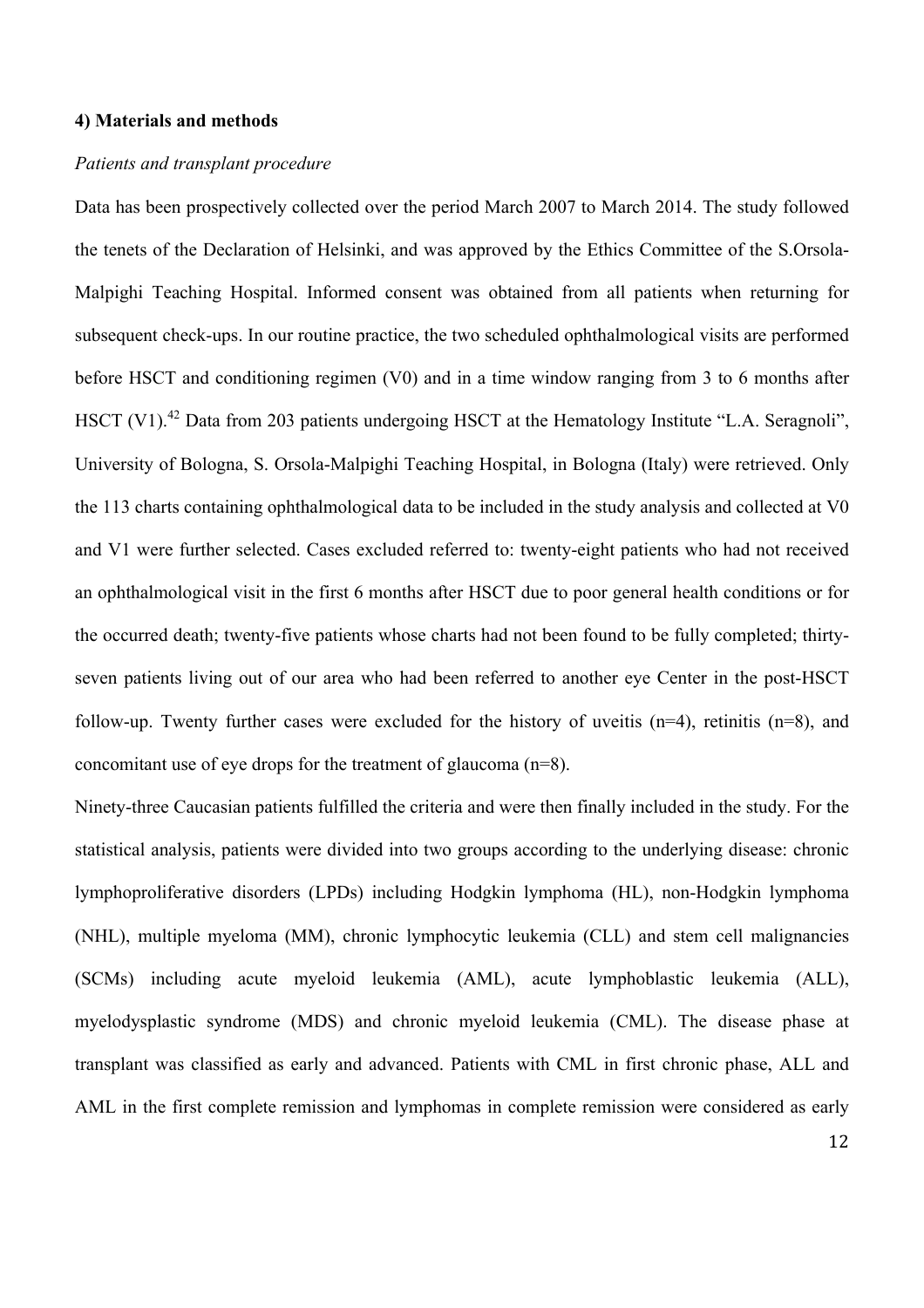phase; all the remaining cases were considered as advanced phase. Twenty patients (21.5% of the total) received HSCT from HLA-identical siblings (Related Donors, RD) and seventy-three (78.5%) from voluntary unrelated donors (VUD). Human leukocyte antigen (HLA) matched were defined all the pairs 10/10 loci matched; if the matching was less than 10/10 they were classified as mismatch. Sources of hematopoietic stem cells were bone marrow (BM) in forty-one cases (44.0%), peripheral blood (PB) in 46 cases (49.5%) and cord blood (CB) in 6 cases (6.5%). In the analysis, stem cells from BM and CB were considered in the same group compared to PB. The intensity of conditioning regimen was standard in 64 patients (69% of the total) and reduced-intensity in 29 patients (31%). Conditioning regimens were busulfan-based (54 patients) or total body irradiation (TBI, unfractioned, 800 cGy from Linear Accelerator at low dose rate) -based (10 patients). Reduced intensity regimens were Tiothepa 10 mg/kg - Cyclophosphamide 60 mg/kg - Fludarabine 60 mg/sqm (20 patients) or Melphalan - Fludarabine (9 patients). All patients received GVHD prophylaxis with Cyclosporin-A and short term Methotrexate (days 1,3,6,11, with 15-10-10-10 mg/sm) or Mycophenolate mofetil (15 mg/kg bid from day +1 to day +30). In addition, all transplants from unrelated donors received antylymphocyte globulin (ATG-F, Grafalon, Bad Homburg, Germany) at 15-30 mg/kg total dose while only 11 (55%) patients receiving transplants from their HLA-identical sibling did. Ocular and systemic GVHD were diagnosed by the standard NIH criteria, i.e. the ocular involvement is only a distinctive manifestation and an additional distinctive feature of another organ is necessary to establish diagnosis.25,26 Patients were allocated in single, air-positive pressure rooms with HEPA-filtered air. Anti infectious prophylaxis was accomplished with levoxacin and fluconazole during the transplant period and acyclovir and cotrimoxazole until the 9th month after transplant. In case of Cytomegalovirus (CMV) DNA positivity, CMV pre-emptive therapy was administered using gancyclovir or foscarnet if gancyclovir was contraindicated. All patients received filtered and irradiated blood products.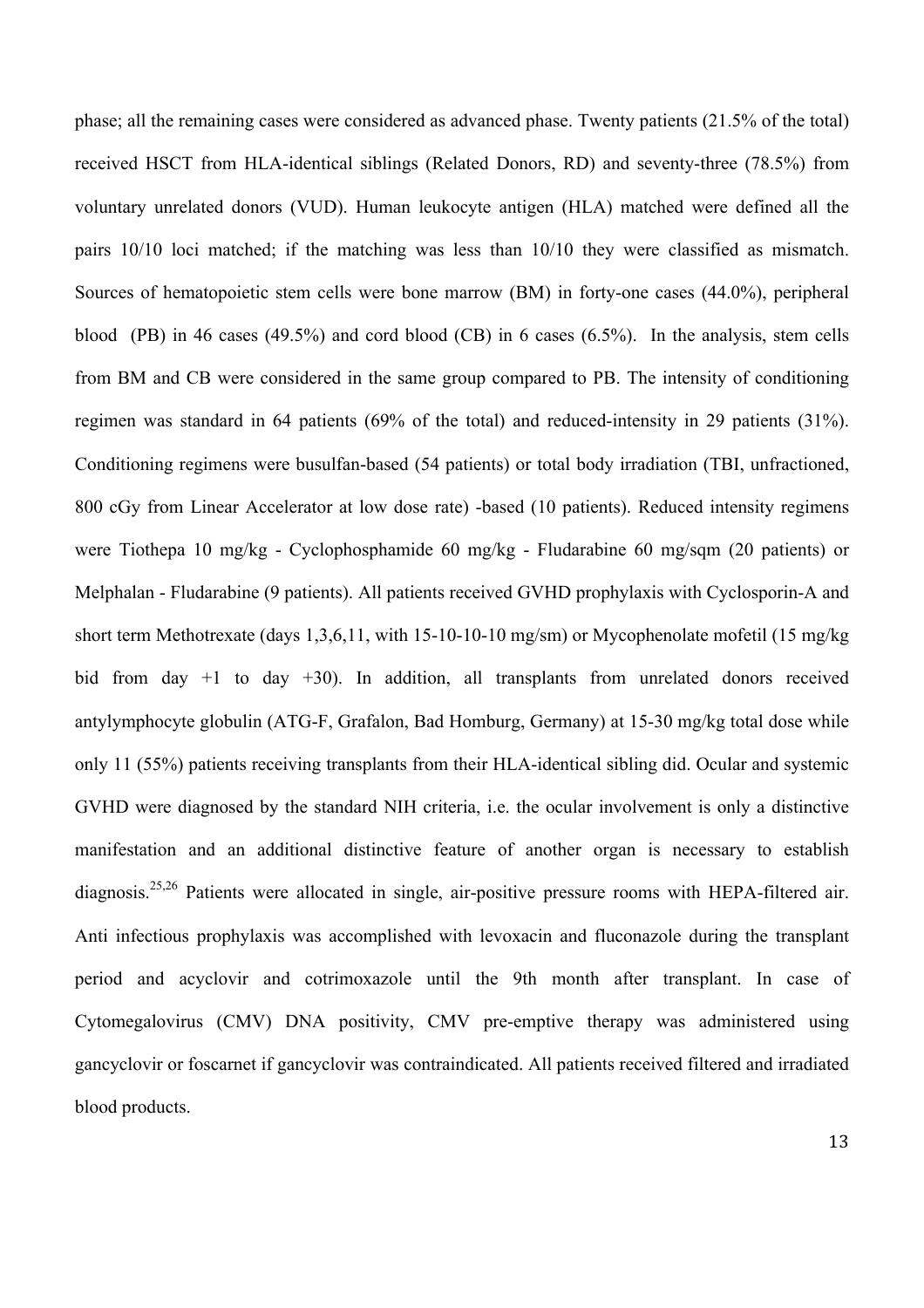### *Ophthalmological examination*

Ophthalmological examinations were always performed before HSCT and conditioning regimen (V0) and 3-6 months later (V1), as described elsewhere.<sup>42</sup> Briefly, subjective discomfort symptoms were graded 0 to 100 with the Ocular Surface Disease Index (OSDI) score. The ophthalmological examination was performed from the least to the most invasive test as it follows: tear stability was measured by Tear Film Break Up Time (TBUT, average of three measurements) using 2 µL sodium fluorescein (Fluoralfa 0.25%, Alfa Intes, Italy); corneal and conjunctival fluorescein stainings were assessed under cobalt blue illumination with the aid of a 7503 Boston yellow filter kit (equivalent to Kodak Wratten 12) to enhance staining details and graded according to the NEI (National Eye Institute) score and van Bijsterveldt score, respectively; tear production was estimated by the 5-minute Schirmer test performed with sterile strips without anesthetic (ContaCare Ophthalmics and Diagnostics, Gujarat, India).

Conjunctival injection was graded as previously described as stage I: hyperemia; stage II: hyperemia with serosanguinous chemosis; stage III: pseudomembranous conjunctivitis; stage IV: membranous/pseudomembranous conjunctivitis plus corneal epithelial sloughing.<sup>43</sup>

Meibomian gland dysfunction (MGD) was assessed to grade the quality, expressibility, and volume of gland secretion, according to the modified MGD scoring system proposed by Foulks and Bron (range  $0-27$ )<sup>44</sup>

Classification of DE patients was based on a series of thresholds according to the Dry Eye WorkShop severity score<sup>8</sup> (DEWS, ranging from the less severe grade 1 to the most severe grade 4) and modified after Sullivan et al.<sup>45</sup> The criteria required evidence of symptoms, with an OSDI score  $> 5$  and in addition, at least one eye had to exceed thresholds on two of the five subset signs, chosen from TFBUT  $\leq$  8, Schirmer test  $\leq$  7, corneal staining  $\geq$  0, conjunctival staining  $\geq$  0, and MGD score  $\geq$  5. The DE severity was assigned depending on the highest number of values falling under each grade. Post versus

14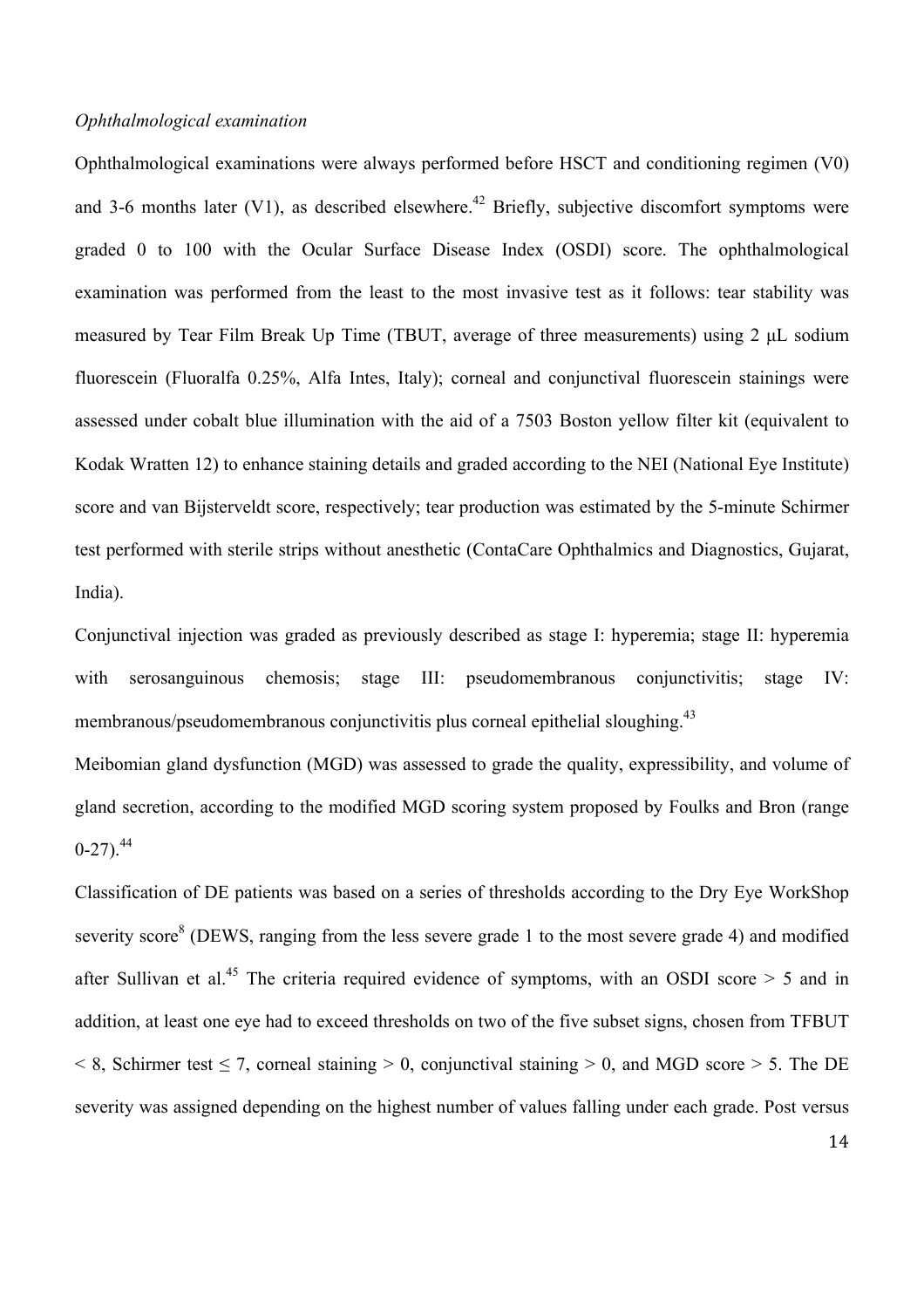pre HSCT changes were defined as worsening if the increase of at least one point in the level grade occurred.

# *Ocular treatment*

Ocular treatment was prescribed to patients affected by DED already at baseline according to DEWS guidelines driven by DED severity score. Briefly, hyaluronic-based tear substitutes, nocturnal ointment and lid hygiene were prescribed in mild-moderate cases (DEWS severity grade 1-2) while additional anti-inflammatory therapy (steroids – loteprednol etabonate 0.5% ophthalmic suspension [Lotemax, Bausch and Lomb,Rochester, NY], 4 times/day for 4 weeks),<sup>46</sup> - or cyclosporine - galenic preparation  $(0.1\%$  in oil, 2 times/day)<sup>47</sup> was prescribed in most severe cases (DEWS severity grade 3-4).<sup>48</sup> The same rationale was used in patients developing or worsening DE condition after HSCT.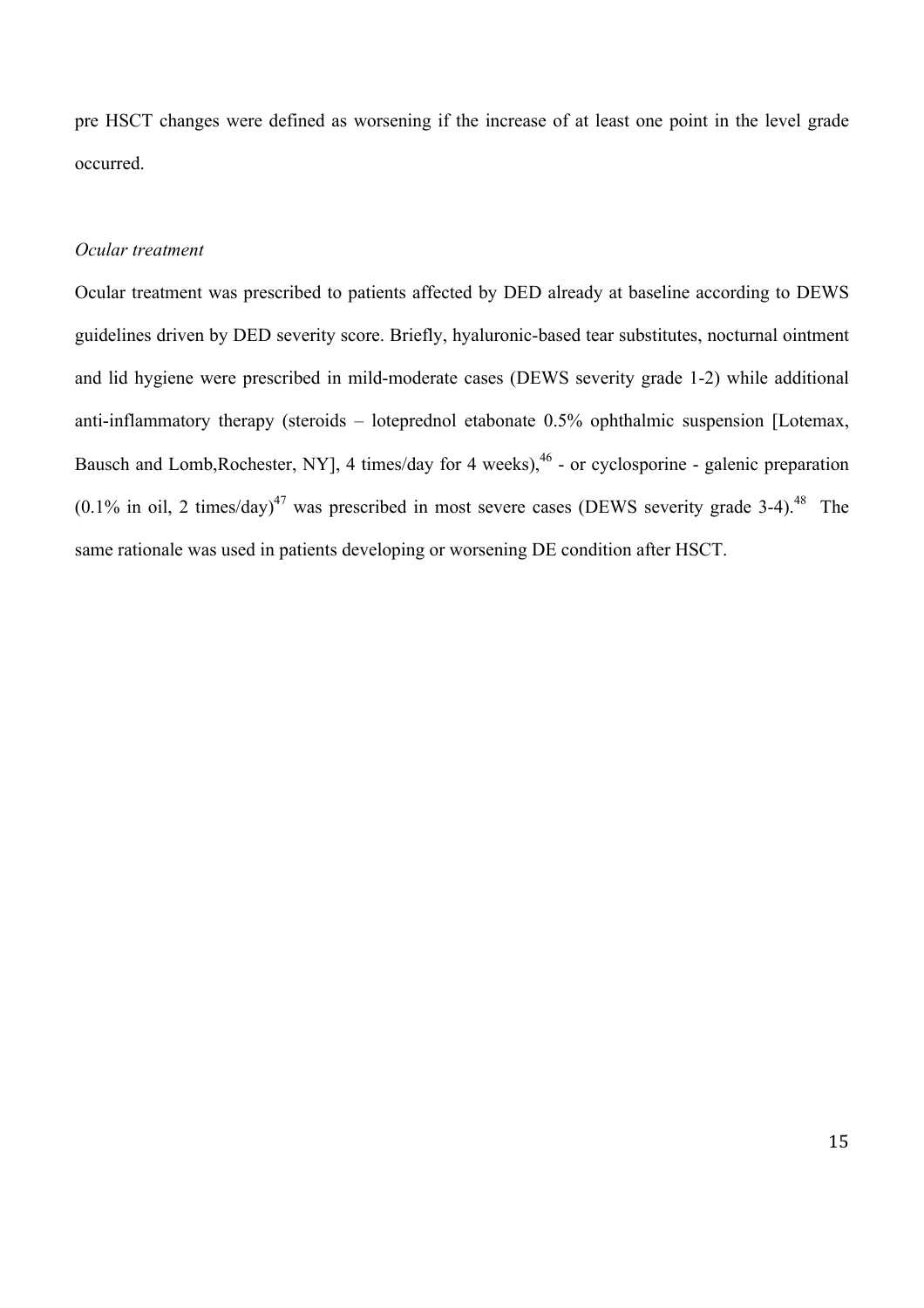#### **5) Statistical analysis**

Statistical evaluation was performed by using the MedCalc and IBM SPSS ver. 20.0. Data from both eyes were collected from charts, but only the value from the worst eye was taken into consideration for statistical purposes. All data were expressed as mean  $\pm$  SD and median (min value; max value) [95% confidence interval for the median].

Pre- and post-HSCT values changes were evaluated by Wilcoxon test for related samples, Mann-Whitney test for independent samples. For each ocular parameter the post versus pre-HSCT values and the differences between post and pre-HSCT values (D) were correlated to pre-HSCT values by Spearman Coefficient Correlation (small correlation strength 0.10 to 0.29; medium 0.30 to 0.49; large 0.50 to 1.00). Univariate (Chi-square test, Odds Ratio) and multivariate logistic forward regression analysis were used to assess the association between demographic, ocular, hematological and transplant related variables and DE post HSCT. Risk for DE was also estimated by odds ratio (OR) with 95% confidence intervals that independently associated the disease. Data were considered to be statistically significant if  $p<0.05$ .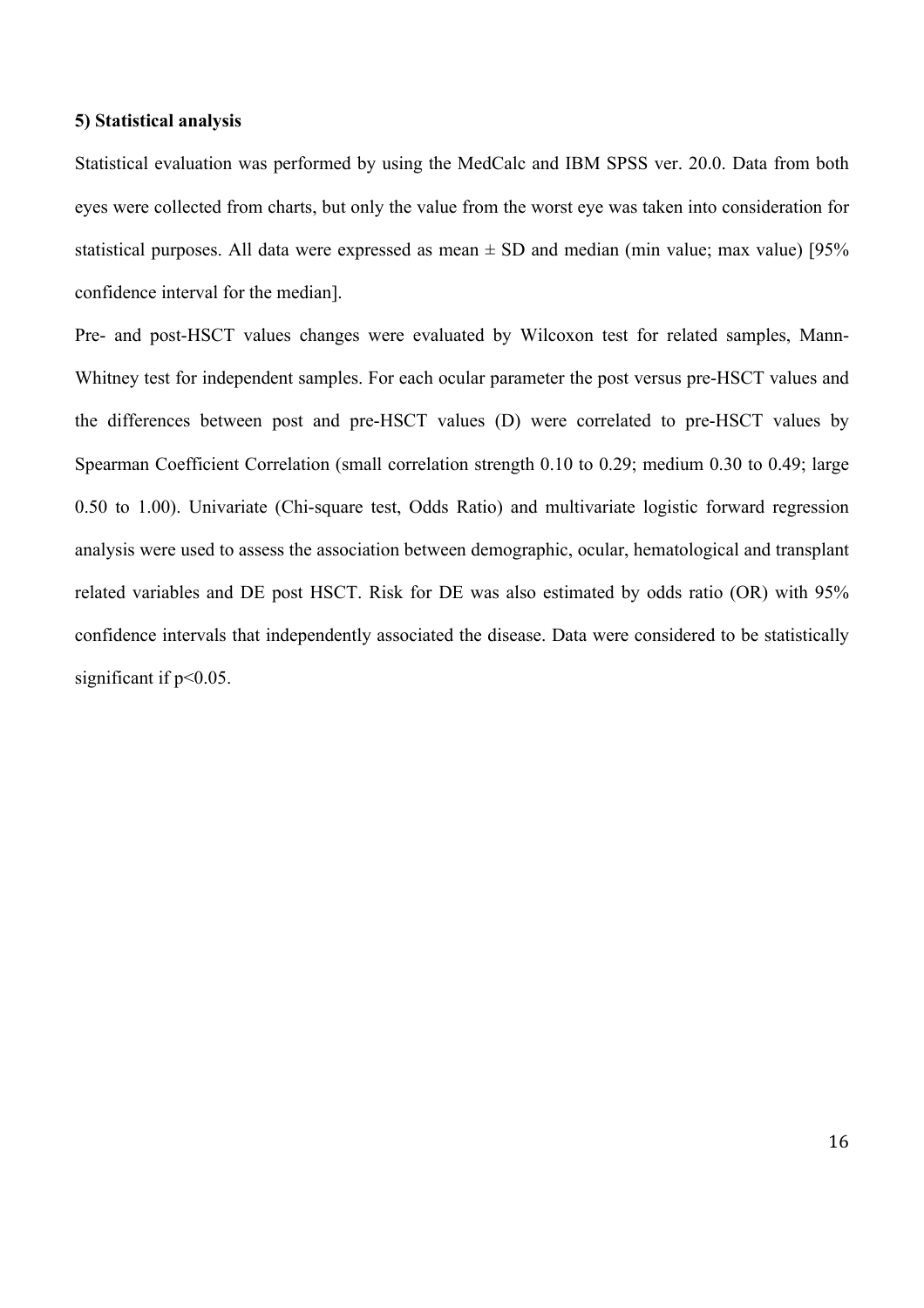# **6) Results**

Demographic, hematological and ophthalmological data were summarized in Table 2. The median interval between HSCT and V1 visit was 115 days (97-150) [95-176] (median, 95% CI, min-max value). Patients showed a similar distribution between genders, with a not statistically significant difference between males and females. Stratification by gender is important because the prevalence of DE is significantly higher in females.<sup>49</sup>

*Table 2 – Clinical and demographic features of subjects included in the study. Data are expressed as median (min-max values) [95% CI].*

|                                    | Patients number          | % vs total |
|------------------------------------|--------------------------|------------|
| <b>DEMOGRAPHIC DATA</b>            |                          |            |
| Females                            | 48                       | 51.5       |
| Males                              | 45                       | 48.5       |
| Age (yrs)                          | 46 (18-64) [43-48]       |            |
| <b>HAEMATOLOGICAL HISTORY</b>      |                          |            |
| <b>Disorders</b>                   |                          |            |
| <b>AML</b>                         | 28                       | 30.0       |
| <b>ALL</b>                         | 19                       | 20.5       |
| HL                                 | 9                        | 9.5        |
| <b>CML</b>                         | 9                        | 9.5        |
| <b>NHL</b>                         | 9                        | 9.5        |
| <b>MM</b>                          | 8                        | 8.5        |
| <b>MDS</b>                         | 7                        | 7.5        |
| <b>CLL</b>                         | $\overline{4}$           | 5.0        |
| Time from diagnosis to HSCT (days) | 281 (113-2783) [231-464] |            |
| <b>Disease stage</b>               |                          |            |
| Early                              | 34                       | 36.5       |
| Advanced                           | 59                       | 63.5       |
| Previous autograft                 | 9                        | 9.6        |
| Previous chemotherapy              |                          |            |
| $<$ 3 cycles                       | 40                       | 43.0       |
| $>3$ cycles                        | 53                       | 57.0       |
| <b>OCULAR HISTORY</b>              |                          |            |
| <b>Contact Lens wearers</b>        | 17                       | 18.5       |
| <b>VDT</b> users                   | $12*$                    | 13.0       |
| Previous ocular surgery            | 7                        | 7.5        |
| <b>HSCT PARAMETER</b>              |                          |            |
| <b>Donor characteristics</b>       |                          |            |
| Age (yrs)                          | 32 (19-68) [28-33]       |            |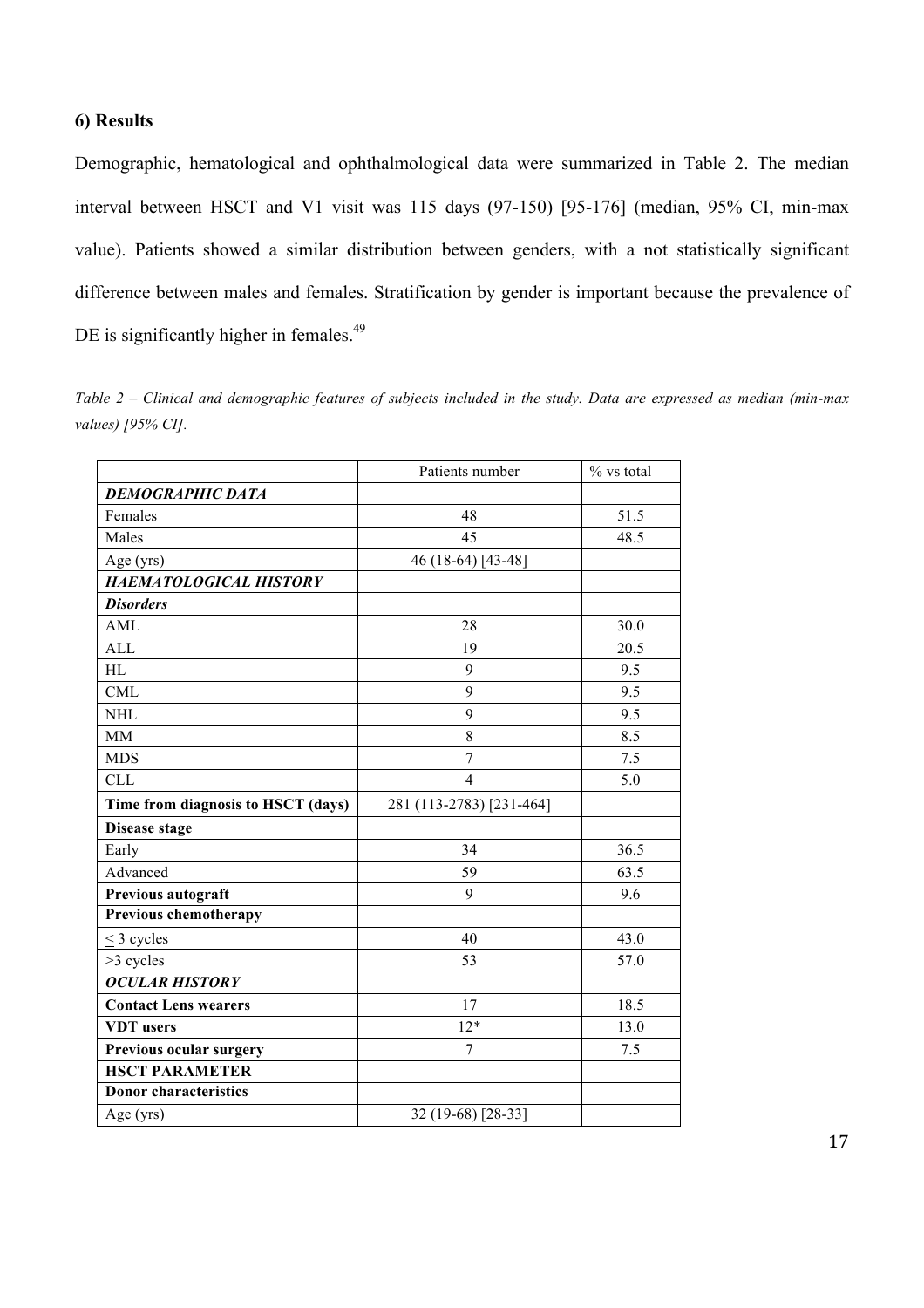| <b>VUD</b>                  | 73 | 78.5 |
|-----------------------------|----|------|
| HLA match                   | 26 | 28   |
| HLA mismatch                | 47 | 50.5 |
| <b>RD</b>                   | 20 | 21.5 |
| Sex mismatch                | 45 | 48   |
| <b>Conditioning regimen</b> |    |      |
| Reduced                     | 29 | 31   |
| Myeloablative               | 64 | 69   |
| <b>Stem Cell Source</b>     |    |      |
| Bone marrow                 | 41 | 44   |
| Peripheral blood            | 46 | 49.5 |
| Cord blood                  | 6  | 6.5  |

Abbreviations: VDT = Video terminal users;  $ALL$  = acute lymphoblastic leukemia;  $AML$  = acute myeloid leukemia;  $HL$  = Hodgkin lymphoma; CML = chronic myeloid leukemia; NHL = non-Hodgkin lymphoma; MM = multiple myeloma; MDS = myelodysplastic syndrome; CLL = chronic lymphocytic leukemia; VUD = Voluntary Unrelated Donors; RD = Related **Donors** 

## *Pre-HSCT ophthalmologic parameters analysis*

Forty-three patients (47%) were classified as non-DE subjects whereas fifty patients (53%) were classified as DE sufferers. Of these, 25 patients were classified as DEWS modified score 1 (50% of the total DE-subjects), 21 patients as score 2 (42% of the total) and 4 patients as score 3 (8% of the total) (Figure 2). Results of ophthalmological parameters for both non-DE (white rows) and DE patients (grey rows) were summarized in the left column of Table 3. The DE patients appeared to be moderately symptomatic according to OSDI, with a normal tear production as median and a hyper evaporative DE type with tear instability and pathological MGD scores.

Hyaluronic-based tear substitutes, nocturnal ointment and lid hygiene were prescribed to 46 patients (DEWS severity levels 1-2) while loteprednol etabonate 0.5% ophthalmic suspension was prescribed to the four most severe patients (DEWS severity level 3).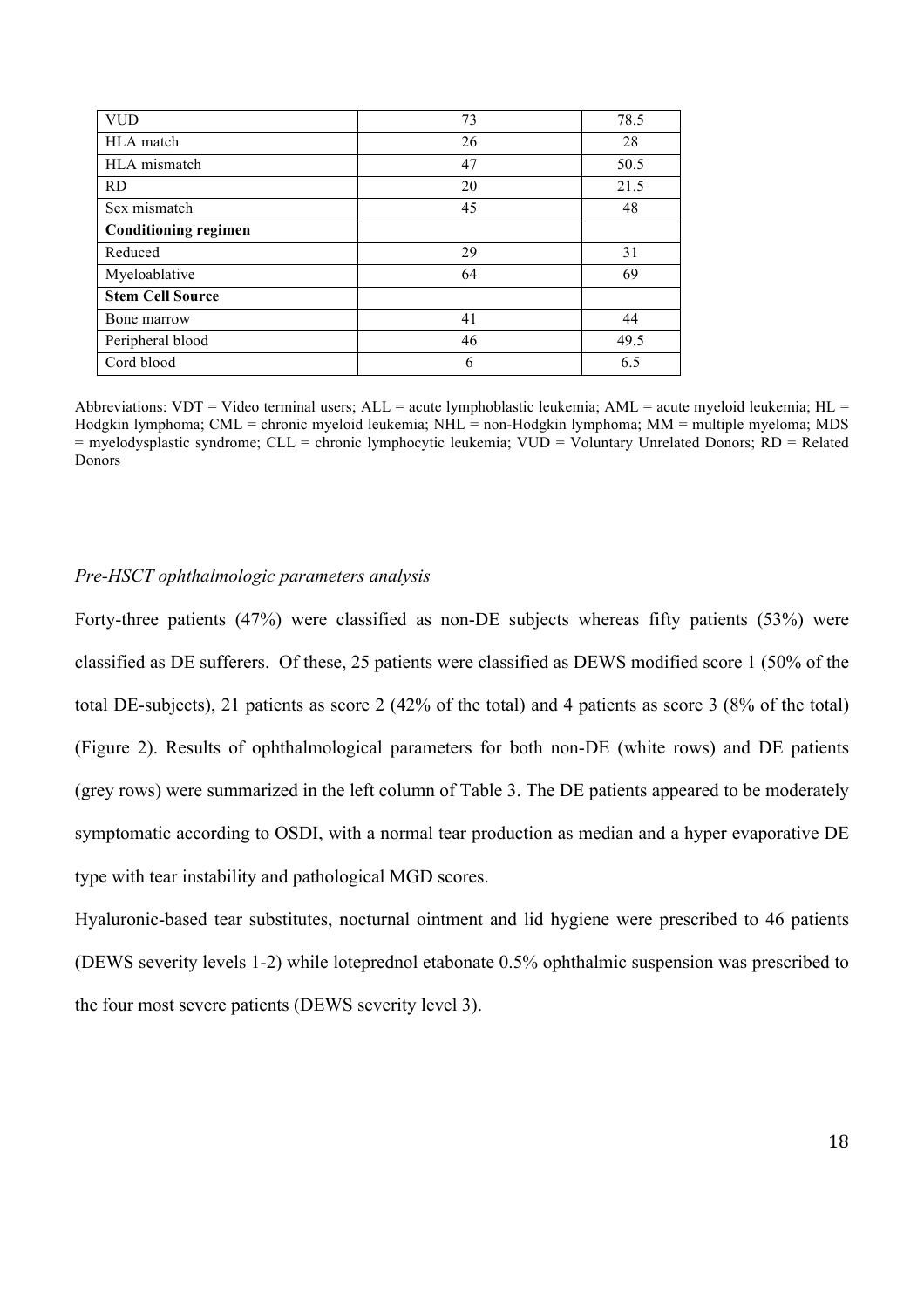#### *Post-HSCT parameters analysis*

DE disease was present at the V1 visit in 72 patients (77% of the total): 31 patients (33%) were classified as DEWS severity level 1, 32 patients (34.5%) as DEWS level 2 and 7 patients (9.5%) as DEWS level 3 (Fig. 2).

After HSCT, a statistically significant worsening of ocular parameters compared to pre-transplant values was shown for both groups. Only conjunctival surface damage did not worsen in DE patients after HSCT, remaining comparable to values pre transplant. Despite the significant reduction, the Schirmer test as a median after HSCT resulted in the normal range, whereas the TFBUT as a median was found in the pathological range.

Among the post HSCT DE patients, 22 out of 43 non-DE pre HSCT subjects developed DE after: these incident cases showed different DEWS levels of severity as shown in Fig 2.



*Fig. 2 –Distribution of dry eye disease in patients before and after HSCT. The distribution is shown for the whole population (ALL) in the upper part, for patients who had not been diagnosed as DE pre-HSCT (no-DE) in the middle part, and for patients who had been diagnosed as DE pre-HSCT (DE) in the lower part. Abbreviation: DE= Dry Eye*

Also these DE patients could be classified as hyper evaporative DE type (mean values  $\pm$  SD: Schirmer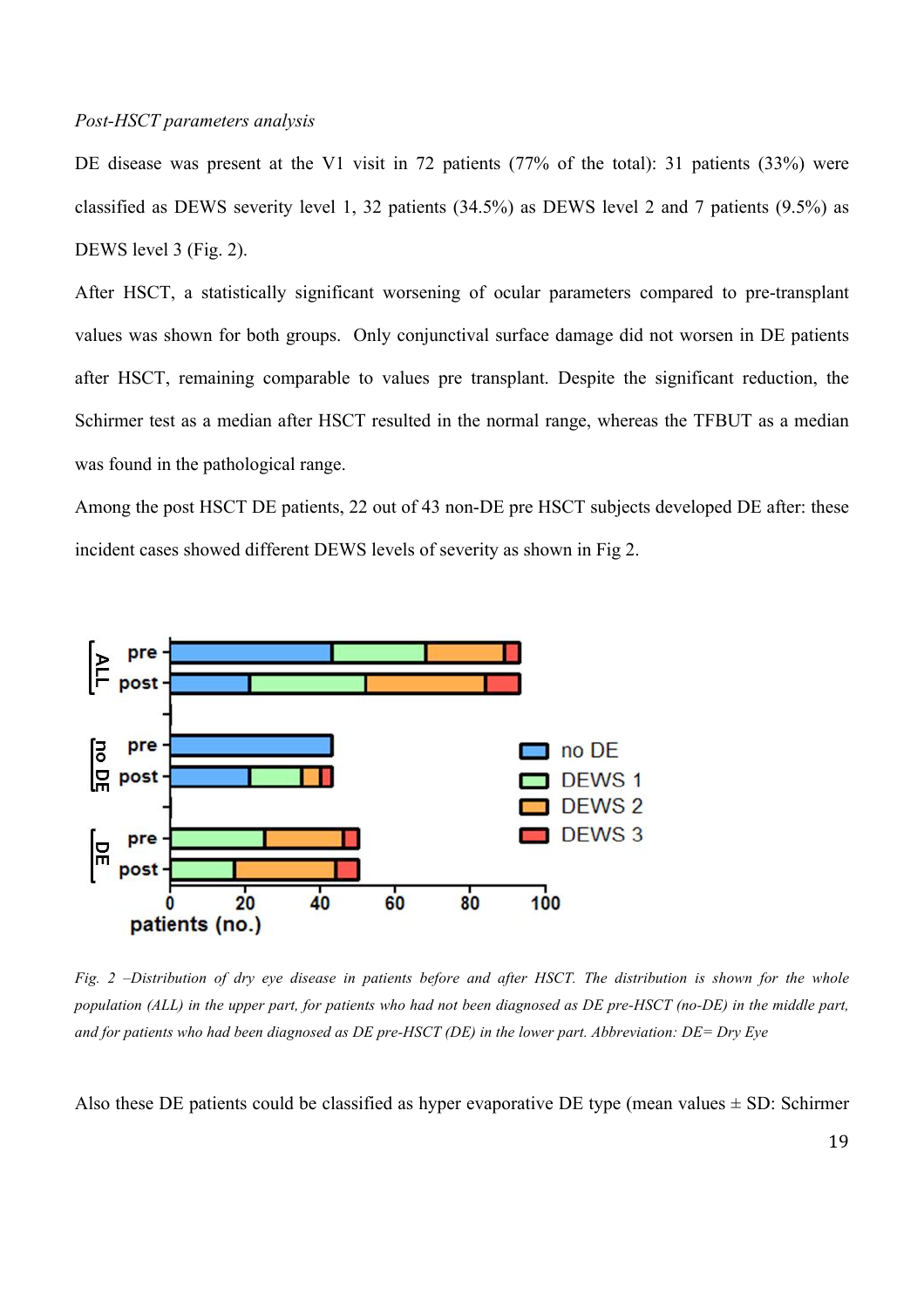test 20.4±12.5 mm/5'; TFBUT 6.3±2.1 sec; MGD score 7.5±4.5). Results of ophthalmological parameters for non-DE (white rows) and DE patients (grey rows) were summarized in the right column of Table 3. Post HSCT ophthalmological parameters from these two groups of patients were compared; a statistically significant difference was found with worst values shown in the DE pre HSCT group of patients (p always  $\leq 0.001$ ).

*Table 3 - Results from ophthalmological examinations in DE patients before and after HSCT. Values are expressed as mean ±SD and median (minimum value – maximum value) [95% Confidence Interval].* White rows - Results for the group of subjects not diagnosed as suffering from DE before HSCT Grey rows - Results for the group of subjects diagnosed as suffering from DE before HSCT

| Parameters                   | Pre-HSCT           | Post-HSCT         | p        |  |
|------------------------------|--------------------|-------------------|----------|--|
| OSDI score                   | $6.4 \pm 7.4$      | $15.2 \pm 14.7$   |          |  |
|                              | $4(0-15)$ [2-6]    | $13(2-56)$ [7-19] | < 0.0001 |  |
| TFBUT (sec)                  | $13.1 \pm 3.0$     | $9.2 \pm 4.6$     |          |  |
|                              | $15(4-15)$ [12-15] | $8(1-15)$ [8-12]  | < 0.0001 |  |
|                              | $30.1 \pm 12.1$    | $23.3 \pm 12.2$   | < 0.001  |  |
| Schirmer test (mm length/5') | 40 (10-40) [30-40] | 20 (2-40) [16-27] |          |  |
| Conjunctival staining (van   | $1.15 \pm 1.74$    | $2.21 \pm 2.23$   |          |  |
| Bijsterveldt score)          | $0(0-5)$ [0-1]     | $2(0-8)$ [1-2]    | < 0.01   |  |
|                              | $0\pm 0$           | $1.7 \pm 2.1$     |          |  |
| Corneal damage (NEI score)   | $0(0-0)$ [0-0]     | $0(0-6)$ [0-3]    | < 0.0001 |  |
|                              | $1.5 \pm 1.1$      | $6.5 \pm 5.5$     |          |  |
| MGD score                    | $2.5(1-4)[2-3]$    | $7.5(4-14)[7-12]$ | < 0.0001 |  |
|                              | $0.2 \pm 0.2$      | $0.7 \pm 0.8$     | < 0.01   |  |
| Conjunctival injection       | $0.4(0-1)[0-1]$    | $0.8(0-2)[0-2]$   |          |  |
| OSDI score                   | $9.7 \pm 11.7$     | $18.2 \pm 17.1$   | < 0.0001 |  |
|                              | $6(6-59) [6-8]$    | 15 (6-73) [12-20] |          |  |
| TFBUT (seconds)              | $6.8 \pm 2.3$      | $6.0 \pm 2.1$     |          |  |
|                              | $7.5(1-15)[7-8]$   | $6.1(1-12)[5-7]$  | < 0.01   |  |
| Schirmer test (mm length/5') | $17.5 \pm 13.2$    | $15.2 \pm 11.2$   |          |  |
|                              | 15 (9-40) [10-20]  | $10(1-25)$ [0-12] | < 0.01   |  |
| Conjunctival staining (van   | $2.1 \pm 2.5$      | $3.6 \pm 3.1$     |          |  |
| Bijsterveldt score)          | $3(0-9)[0-3]$      | $3(0-9)[0-3]$     | 0.4      |  |
| Corneal damage (NEI staining | $1.9 \pm 2.0$      | $2.1 \pm 2.4$     | < 0.01   |  |
| score)                       | $2(0-12)$ [1-2]    | $2(0-12)$ [2-4]   |          |  |
| MGD score                    | $6.5 \pm 3.5$      | $9.1 \pm 7.5$     | < 0.01   |  |
|                              | $7(3-10)$ [5-8]    | $9.5(5-16)[8-13]$ |          |  |
| Conjunctival injection       | $0.5 \pm 0.5$      | $0.9 \pm 0.8$     | < 0.01   |  |
|                              | $0.6(0-1)[0-1]$    | $0.9(0-2)[0-2]$   |          |  |

*Abbreviations: OSDI = Ocular Surface Disease Index; TFBUT = Tear Film Break-Up Time; NEI = National Eye Institute; MGD = Meibomian Gland Dysfunction.*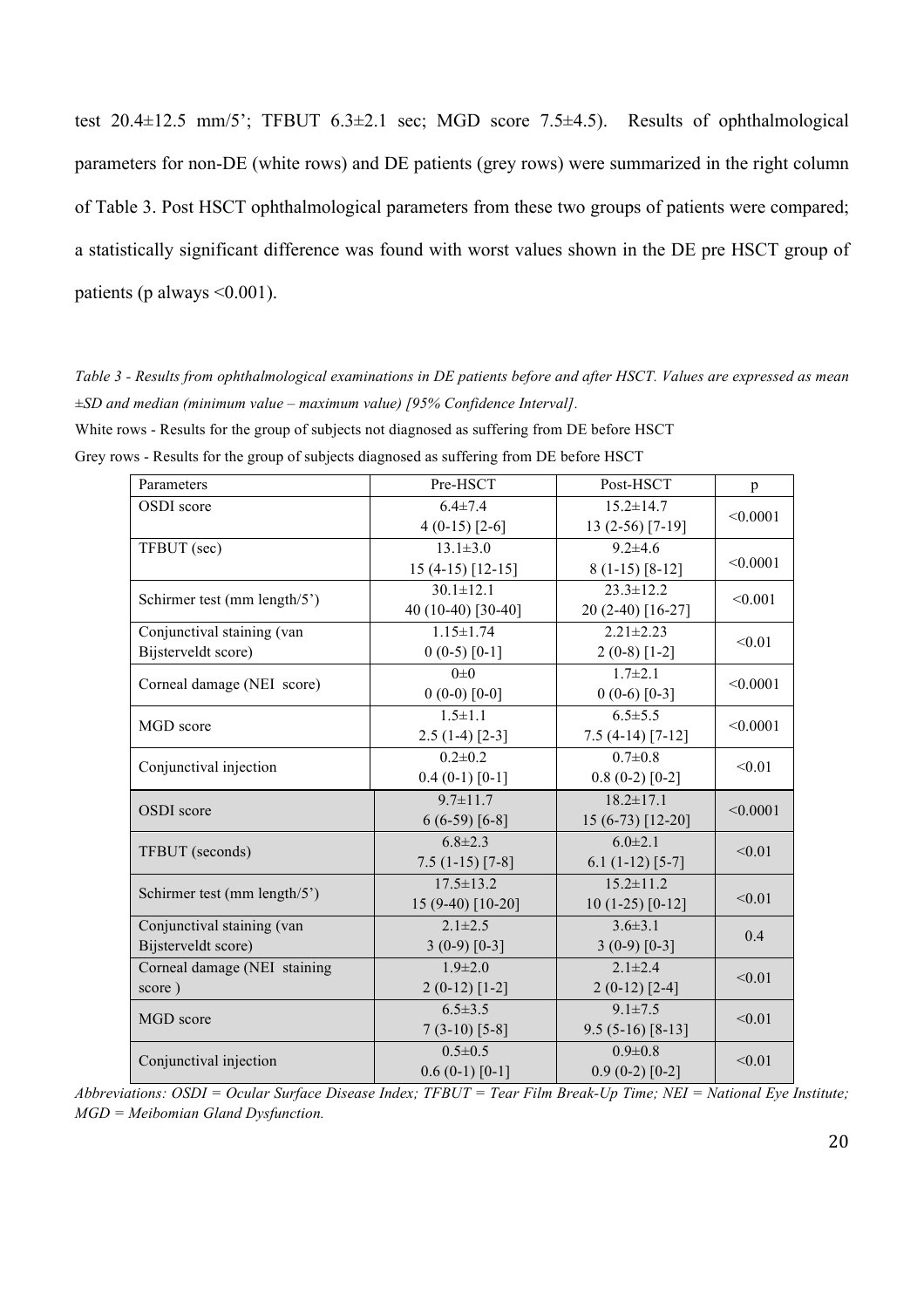Thirty-four out of fifty DE pre HSCT patients did not change severity grade whereas the remaining 16 worsened their pre-HSCT DEWS severity level, mostly shifting from level 1 to level 2. The DE profile did not change after the transplant from hyper evaporative to aqueous deficiency or vice versa. Hyaluronic-based tear substitutes, nocturnal ointment and lid hygiene were prescribed to sixty-five patients (DEWS severity levels 1-2) while loteprednol etabonate 0.5% ophthalmic suspension was prescribed to the seven most severe patients (DEWS severity level 3).

Systemic chronic GVHD was diagnosed in 39 patients (42% of the total) while ocular GVHD in 33 patients (35.5% of the total) regardless the presence of DE pre HSCT, according to NIH Criteria. Conversely, the cases of ocular GVHD decreased to 11 cases (12%) in our population when taking into account only incident cases. Also ocular GVHD patients could be classified as hyper evaporative DE type.

#### *Correlations*

A statistically significant correlation between post versus pre transplant values was only found for Schirmer test (rho=0.512) and OSDI score (rho=0.461). The difference between pre and post-HSCT values ( $\Delta$ ) was calculated and correlated to the corresponding pre-HSCT value.  $\Delta$  values of all ocular parameters showed a significant inverse correlation with pre-HSCT values: TFBUT (rho= -0.577), Schirmer test (rho= -0.605), OSDI (rho= -0.364), NEI score (rho= -0.525) and van Bijsterveldt score  $(rho = -0.534)$  (always  $p \le 0.001$ ). This finding indicates a greater worsening after HSCT in patients who had already shown impaired parameters before HSCT.

## *Univariate analysis*

In univariate analysis, increasing recipient age, recipient female sex and higher CD34+ cells infused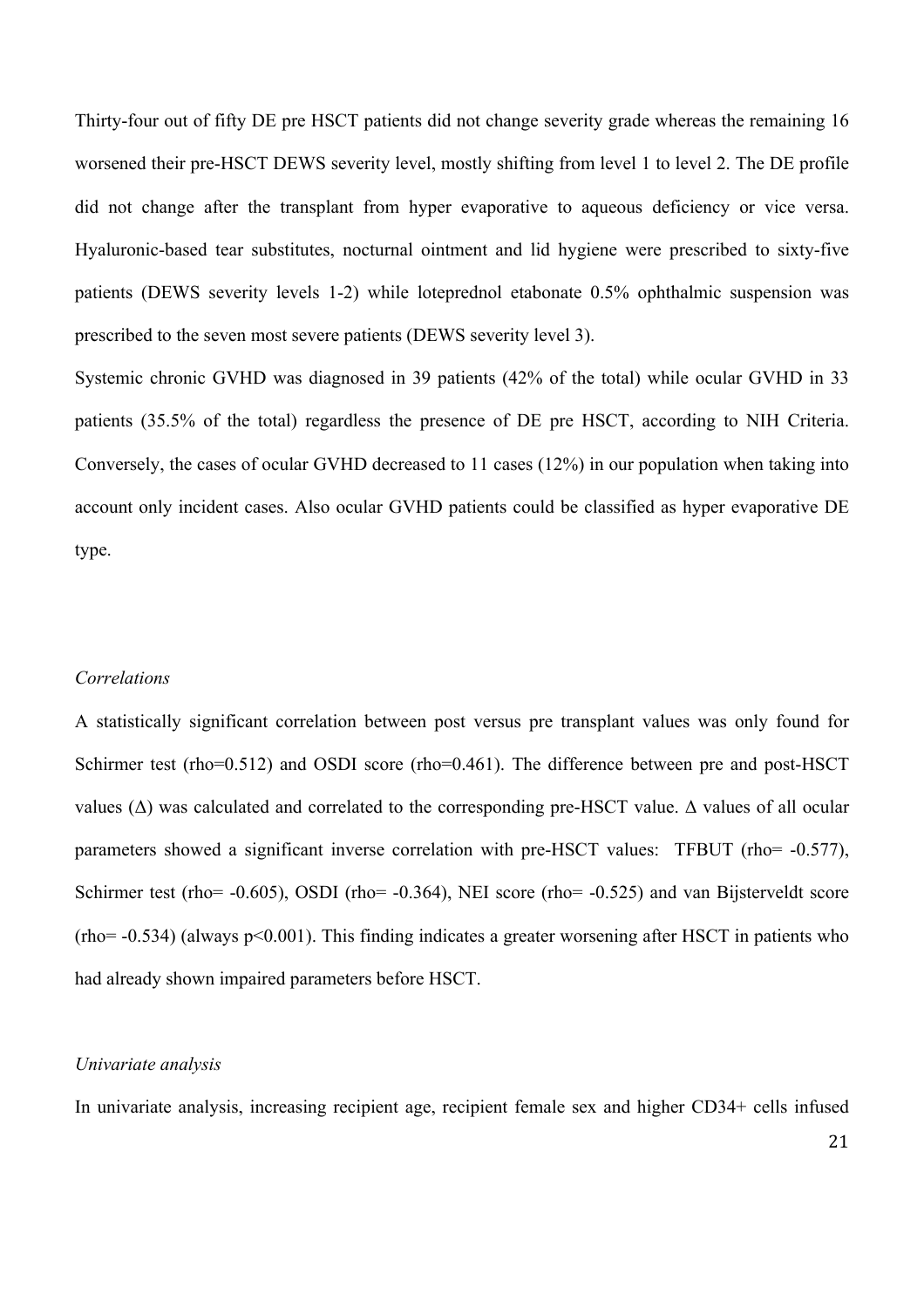were associated with a significant higher incidence of DE after HSCT in those subjects not suffering from DE before HSCT (Table 4 A). Advanced disease stage at the time of HSCT, donor-recipient sex mismatch (males receiving from females), related donors, and peripheral blood cells as stem cell source were associated with a significant higher incidence of DE after HSCT in subjects either having or not having DE before HSCT (Table 4 A and B).

*Table 4A - Univariate odds ratios (OR) for developing DE after HSCT in the subgroup of patients defined as not suffering from DE before HSCT.*

| <b>VARIABLE</b>                                   | <b>UNADJUSTED OR</b><br>$(95\% \text{ CI})$ | $\boldsymbol{p}$ |
|---------------------------------------------------|---------------------------------------------|------------------|
| Recipient age (years) $\frac{8}{3}$               | $1.04(1.01-1.08)$                           | 0.03             |
| Recipient gender (Female vs Male) <sup>§</sup>    | $1.43(1.20-4.43)$                           | 0.01             |
| <b>Ocular variables</b>                           |                                             |                  |
| VDT use                                           | $0.27(0.10-1.11)$                           | 0.21             |
| Previous eye surgery                              | $0.21(0.48-1.23)$                           | 0.32             |
| <b>Hematological variables</b>                    |                                             |                  |
| Type of disease                                   | $0.57(0.16-2.06)$                           | 0.39             |
| Time from diagnosis to HSCT $(> 6$<br>months)     | $0.81(0.28-2.34)$                           | 0.71             |
| Advanced disease stage <sup>§</sup>               | $1.23(1.08-3.55)$                           | 0.02             |
| Previous chemotherapy medications<br>(no. cycles) | $1.06(0.87-1.30)$                           | 0.50             |
| <b>Transplant variables</b>                       |                                             |                  |
| Donor-recipent sex mismatch <sup>§</sup>          | $1.33(1.12-4.47)$                           | 0.03             |
| Donor age                                         | $1.07(0.98-1.16)$                           | 0.07             |
| Donor type (related donors) $\frac{8}{3}$         | $7.50(1.56-35.9)$                           | 0.03             |
| Stem cell source (PB cells) <sup>§</sup>          | $2.12(1.49-5.02)$                           | 0.01             |
| Intensity of conditioning regimen                 | $0.71(0.29-1.74)$                           | 0.45             |
| HLA mismatch                                      | $0.43(0.10-1.76)$                           | 0.24             |
| CD34+ cells infused $§$                           | $1.11(1.09-1.92)$                           | 0.01             |
| GVHD systemic <sup>o</sup>                        | $1.23(1.13-5.38)$                           | 0.01             |

§= factors which showed a positive association in predicting DE post HSCT in those patients without DE pre HSCT.

°= factor positively associated to DE development post HSCT in those patients without DE pre HSCT.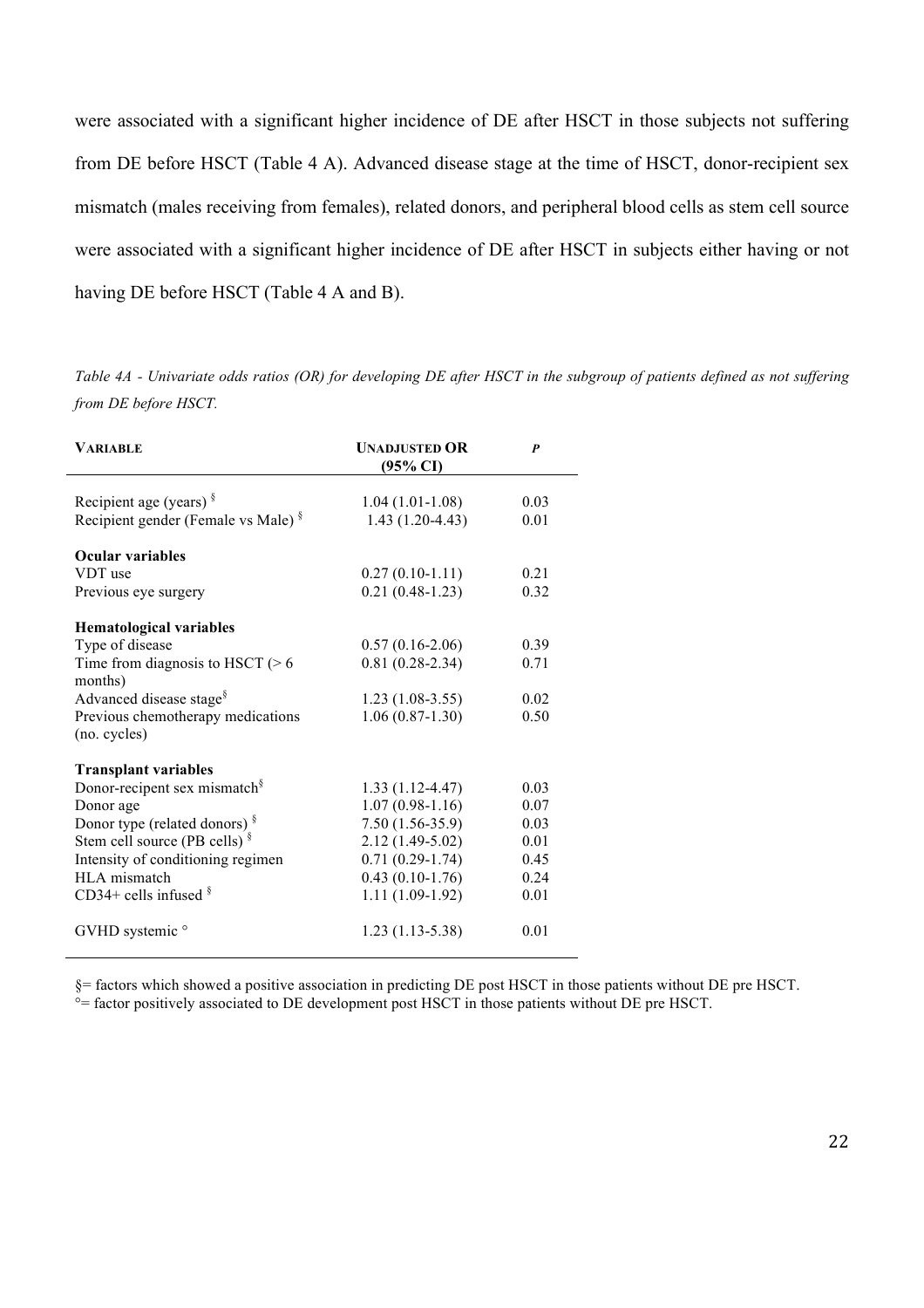*Table 4B - Univariate odds ratios (OR) for worsening DE after HSCT in the subgroup of patients defined as those suffering from DE before HSCT and worsening DE after HSCT.*

| <b>VARIABLE</b>                                   | <b>UNADJUSTED OR</b><br>$(95\% \text{ CI})$ | P    |
|---------------------------------------------------|---------------------------------------------|------|
| Recipient age (years)                             | $0.98(0.93-1.03)$                           | 0.61 |
| Recipient gender (Female vs Male)                 | $0.98(0.29-3.26)$                           | 0.92 |
| <b>Ocular variables</b>                           |                                             |      |
| CL wear                                           | $0.69(0.21-2.24)$                           | 0.53 |
| VDT use                                           | $0.25(0.15-1.08)$                           | 0.28 |
| Previous eye surgery                              | $0.31(0.18-1.23)$                           | 0.38 |
| <b>Hematological variables</b>                    |                                             |      |
| Type of disease                                   | $0.87(0.22 - 3.40)$                         | 0.84 |
| Time from diagnosis to HSCT $(> 6$<br>months)     | $0.90(0.36-2.24)$                           | 0.83 |
| Advanced disease stage                            | $1.08(1.02-4.71)$                           | 0.03 |
| Previous chemotherapy medications<br>(no. cycles) | $0.94(0.79-1.13)$                           | 0.55 |
| <b>Transplant variables</b>                       |                                             |      |
| Donor-recipent sex mismatch <sup>§</sup>          | $1.17(1.11-1.61)$                           | 0.02 |
| Donor age                                         | $1.02(0.97-1.09)$                           | 0.30 |
| Donor type (related donors) $\frac{8}{3}$         | $1.22(1.05-2.42)$                           | 0.02 |
| Stem cell source (PB cells) $\frac{8}{3}$         | $1.31(1.21-1.89)$                           | 0.01 |
| Intensity of conditioning regimen                 | $0.80(0.30-2.07)$                           | 0.55 |
| HLA mismatch                                      | $1.26(0.31-5.19)$                           | 0.74 |
| CD34+ cells infused $§$                           | $1.03(0.99-1.04)$                           | 0.76 |
| GVHD systemic <sup>o</sup>                        | $1.51(1.23-3.53)$                           | 0.03 |

§= factors which showed a positive association in predicting worst DE post HSCT in those patients with preexisting DE pre HSCT.

°= factor positively associated to DE worsening post HSCT in those patients with DE pre HSCT.

## *Multivariate analysis*

Multiple analysis of variables significant in the univariate, or clinically relevant, did not show any

statistically significant p value in subjects either having or not having DE before HSCT.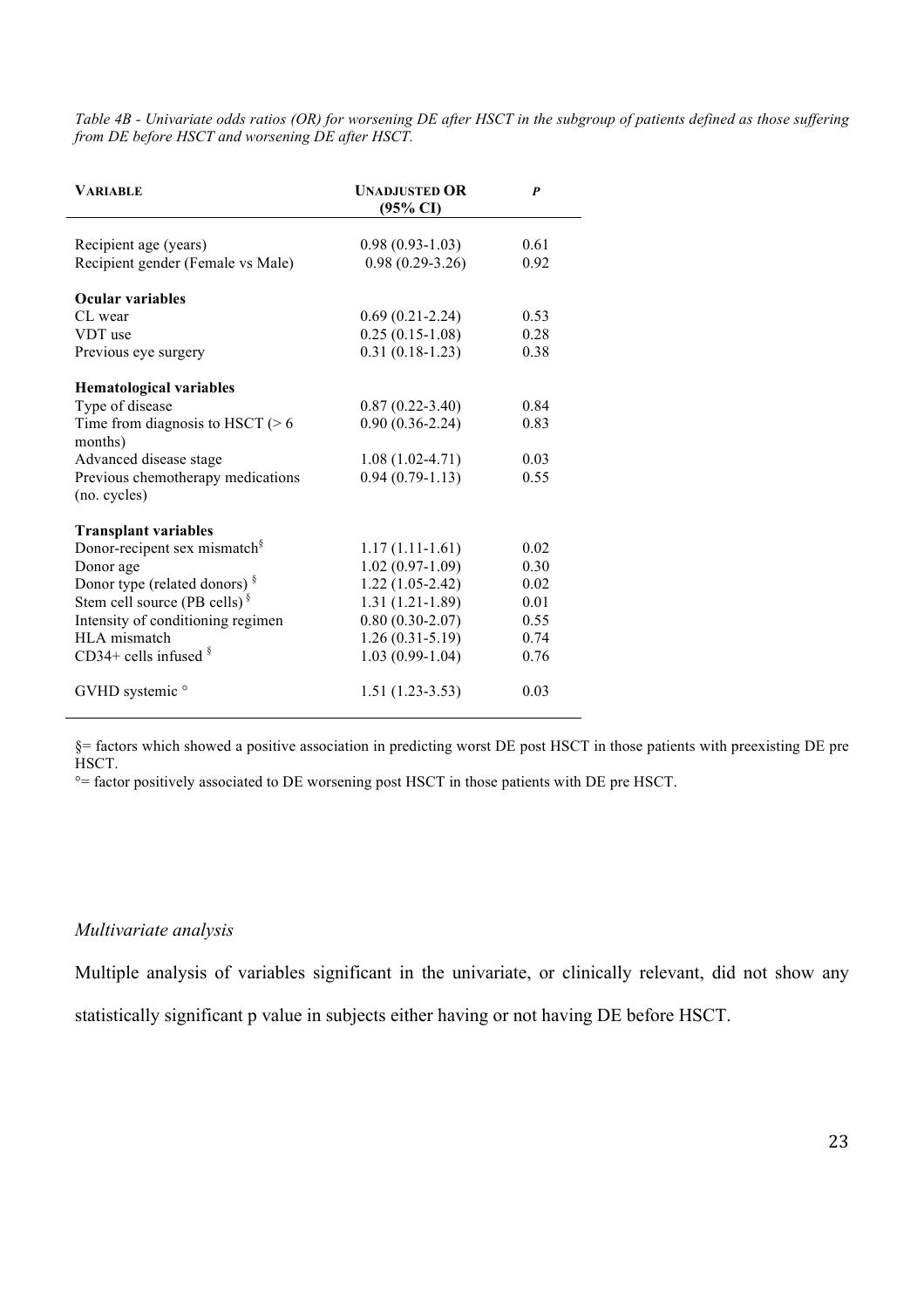#### **7) Discussion**

In this retrospective study data from comprehensive ocular surface evaluation in the same patients before and after allogeneic hematopoietic stem cell transplantation were analyzed. To our knowledge, only another study was performed on 53 patients analyzing prospectively the same population before and after HSCT.<sup>40</sup> The remaining studies analyzed ocular surface involvement only after HSCT without a baseline examination. 32,35-39,50,51

In our study DE was present in 50 patients (53%) before HSCT, this value being higher as compared to Ogawa et al<sup>40</sup> who reported an incidence of 17%, and at the upper limit of the wide range (5-50%) reported for a general hospital-based population.<sup>52-57</sup>

The explanation could likely to be related to the history of the patients population of this study, who underwent several previous chemotherapy and total body irradiation treatments before allo-HSCT. However, a similar prevalence was shown in a previous study from our group, where a larger population of pre-transplant patients had been analyzed.<sup>42</sup> However no specific previous treatments had been found to be related to DE pre-HSCT. The DE patients showed mild to moderate levels of severity in both signs and symptoms with a hyper evaporative DE profile. To the best of our knowledge, pre HSCT dry eye profile had not been characterized previously.

After HSCT, 72 patients (77%) were found to be affected by DE, mostly presenting tear instability and pathological MGD score whereas the value of tear secretion as a median was found in the normal range. It is difficult to compare our results with the several previous reports in the literature only dealing with DE in post HSCT, and this is due to different time interval from HSCT and ophthalmological examination, concurrent systemic therapy, underlying hematological malignancies (not always specified), heterogeneous criteria for DE diagnosis. However, the ocular surface parameters shown after HSCT in our patients were similar to those found in mild DE populations from another study.<sup>58</sup> In addition, MGD functional impairment found in our study is in agreement with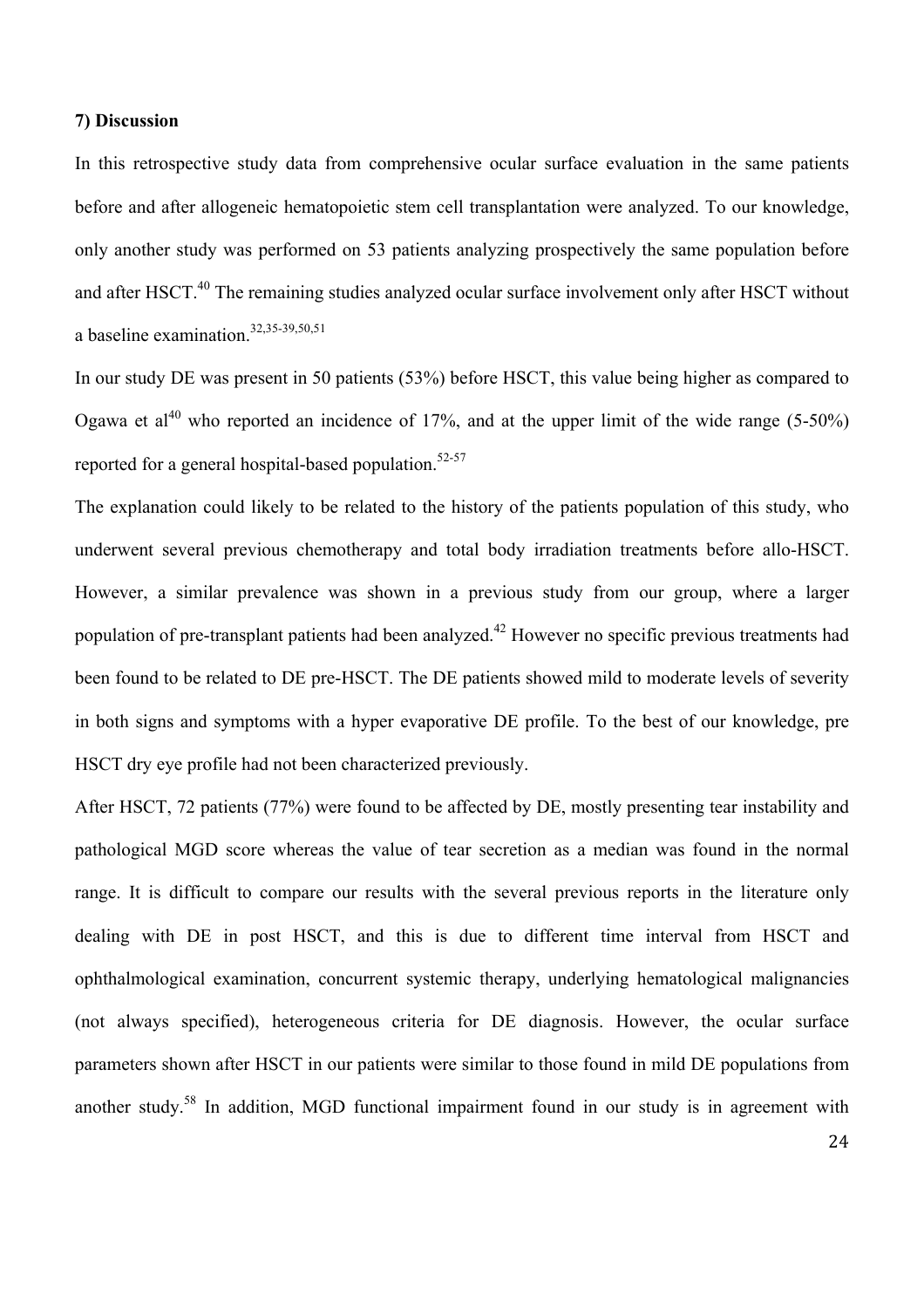others <sup>59</sup> who found meibomian gland morphological alterations and loss after HSCT.

Twenty-two out of the seventy-two DE patients after HSCT were classified as incident cases, i.e. those not diagnosed as DE before HSCT. These patients also showed a mild to moderate hyper evaporative profile.

The influence of ocular, hematological and HSCT-related variables on the ocular GVHD or DE development post-HSCT was investigated previously. The heterogeneity of populations studied and their treatment along with the not univocal classification for GVHD (in particular those preceding the NIH guidelines) in the previous literature make results difficult to be compared. In addition, to date only one study analyzed the same patients before and after HSCT, providing data both from subjects not having a DE pre-HSCT and developing a DE post-HSCT and from those worsening a DE pre- $HSCT.<sup>40</sup>$ 

Several factors as donor-recipient sex mismatch, increasing recipient age and peripheral blood as stem cell source had been identified as associated factors either for ocular and systemic GVHD.<sup>32,39,40,50,60</sup> On the contrary, the role of the conditioning regimen, donor-recipient relation and HLA compatibility is still unclear.32,35,40,50,51

In the present study, increasing recipient age and chronic systemic GVHD were confirmed as associated with DE post-HSCT 39,40,50. Recipient female gender, PBSC as stem cell source, related donors, donor-recipient sex mismatch were found to be associated with DE onset post-HSCT, despite previous conflicting results from previous ophthalmological studies.<sup>32,36,39,40,50</sup>

However, some of these (increasing recipient age, PBSC as stem cell source, donor-recipient sex mismatch) are widely recognized as associated factors with GVHD onset in the hematological literature.<sup>60</sup>

Some unexpected results were found for the analysis of conditioning intensity and related donors as associated factors. The intensity of conditioning regimen was not associated with an increased risk of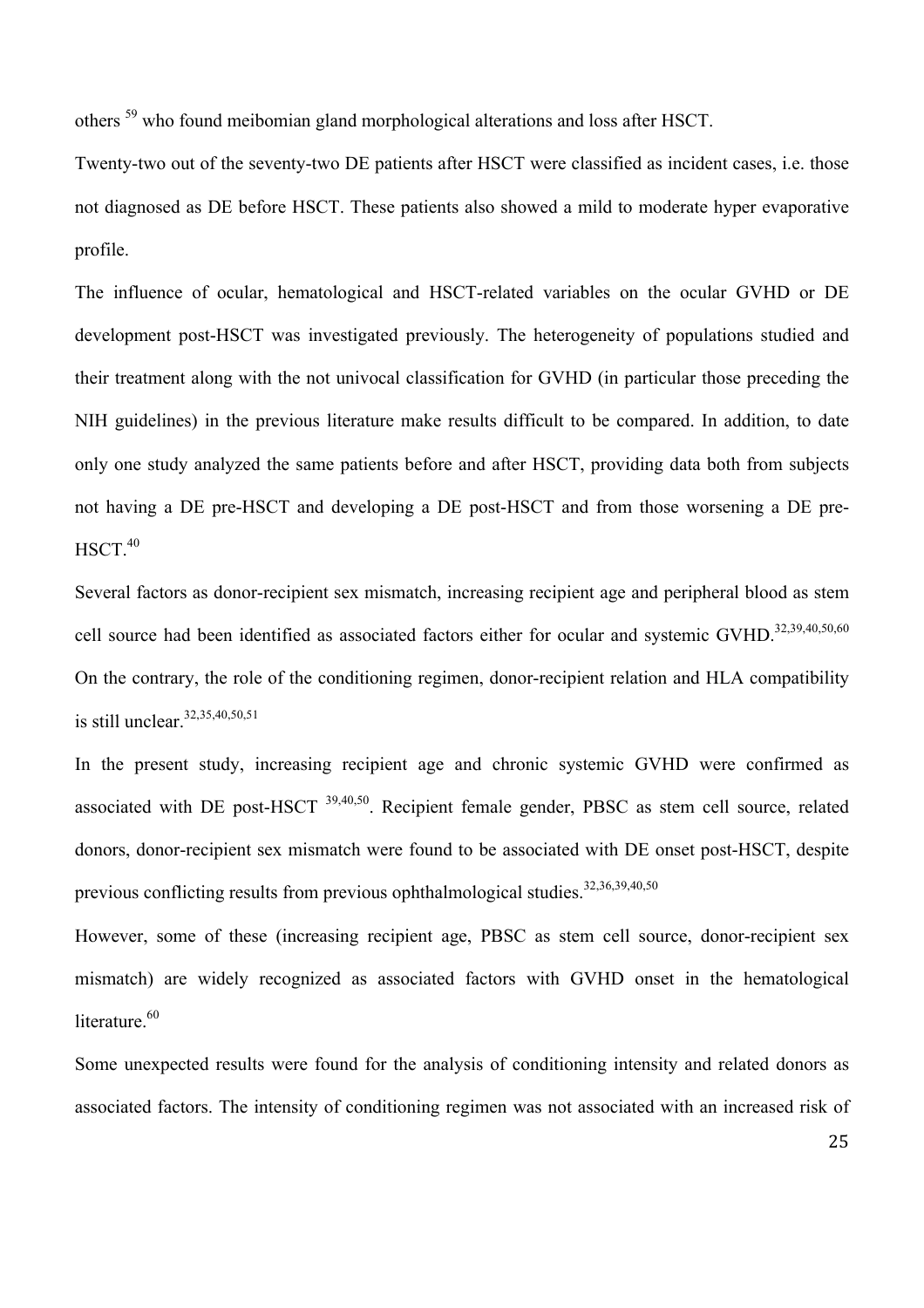DE post-HSCT, in disagreement with the hematological literature,<sup>60</sup> but the great variability in protocols and treatment regimen used could have affected more reliable correlations.

Related donors showed a significant association with DE post-HSCT, in agreement with some Authors<sup>35</sup> but not with others.<sup>32,36,40,60</sup> This finding could be attributed to the different GVHD prophylaxis given according to donor type: all unrelated transplant received antylymphocyte globulin in addition to standard prophylaxis (Calcineurin-inhibitor + short term Methotrexate) whereas only roughly half patients received ATG in the HLA identical sibling setting. As recently reported ATG reduces the incidence and severity of cGVHD after allogeneic transplant from HLA identical sibling peripheral blood stem cells; in particular, ocular GVHD appear to be dramatically reduced on the arm with  $ATG<sup>61</sup>$ 

We have also analyzed potential risk factors not previously evaluated in the ophthalmological literature; of these, time interval from diagnosis to HSCT and donor age were not found associated with DE post HSCT whereas advanced stages of hematological malignancy and the number of stem cells infused were found associated to DE post HSCT.

In our series, the severity of post-HSCT ocular surface impairment was not as high as reported by other Authors.<sup>32,35-39</sup> No severe corneal complication occurred unlike results from Tabbara et al. in which half GVHD patients suffered from corneal ulcers.<sup>62</sup> Concordantly, no patient developed DE post-HSCT so severe to be classified as DEWS worst severity score 4. A possible explanation is that an ocular therapy had been administered to all those patients diagnosed as DE before HSCT, already before starting the conditioning regimen, and this could have tempered a DE progression post transplant. This hypothesis appears in agreement with Others who suggested the effectiveness of pre-HSCT initiation of therapy before HSCT for the treatment and prophylaxis of DE after transplantation.<sup>63</sup>

According to NIH GVHD criteria, ocular GVHD is diagnosed in the event of a new onset of dry, gritty, painful eyes, cicatricial conjunctivitis, keratoconjunctivitis sicca or confluent areas of punctate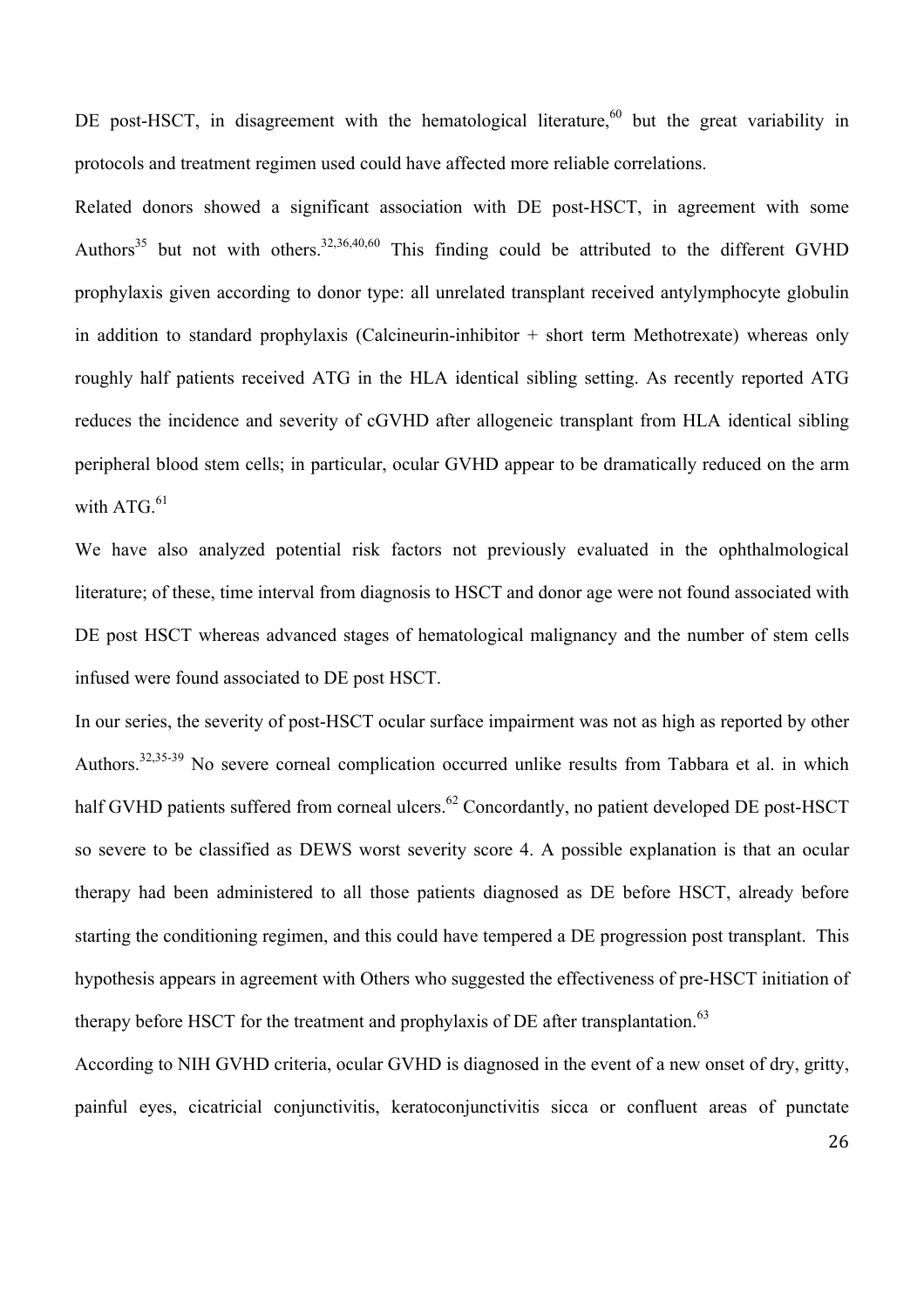keratopathy observed after HSCT. Ocular involvement represents a distinctive sign and therefore not considered to be sufficient as alone to establish an unequivocal diagnosis for general chronic GVHD trials.<sup>26</sup> Following these guidelines, systemic chronic GVHD was diagnosed in 42% of our patients as a whole whereas ocular chronic GVHD in 35.5%, regardless the pre-HSCT ocular impairment. As a matter of fact, if a patient already suffers from DE disease before HSCT, ocular surface impairment evaluated at the post-HSCT check-up cannot be considered as "incident cases" and cannot be diagnosed as post HSCT ocular GVHD. This finding influenced the real prevalence of ocular GVHD post HSCT, which decreased in the present study to 12%.

As already reported, a poor diagnostic performance in diagnosing DE already before HSCT was found for the Schirmer Test, which has been recently removed in the NIH Guidelines from the markers of severity and from the response criteria.<sup>26,64</sup> In addition, as the Schirmer score does not reflect changes in ocular GVHD activity, it was not recommended for the measurement of the changes in ocular GVHD studies by the Chronic GVHD Consortium.<sup>65</sup>

We recognize that in our study further variables potentially influencing the onset and development of ocular GVHD were lacking as not found in our medical charts. This limitation occurs in any retrospective study based on chart reviews, however this is a major initial study generating data to be verified further by larger cohort prospective studies.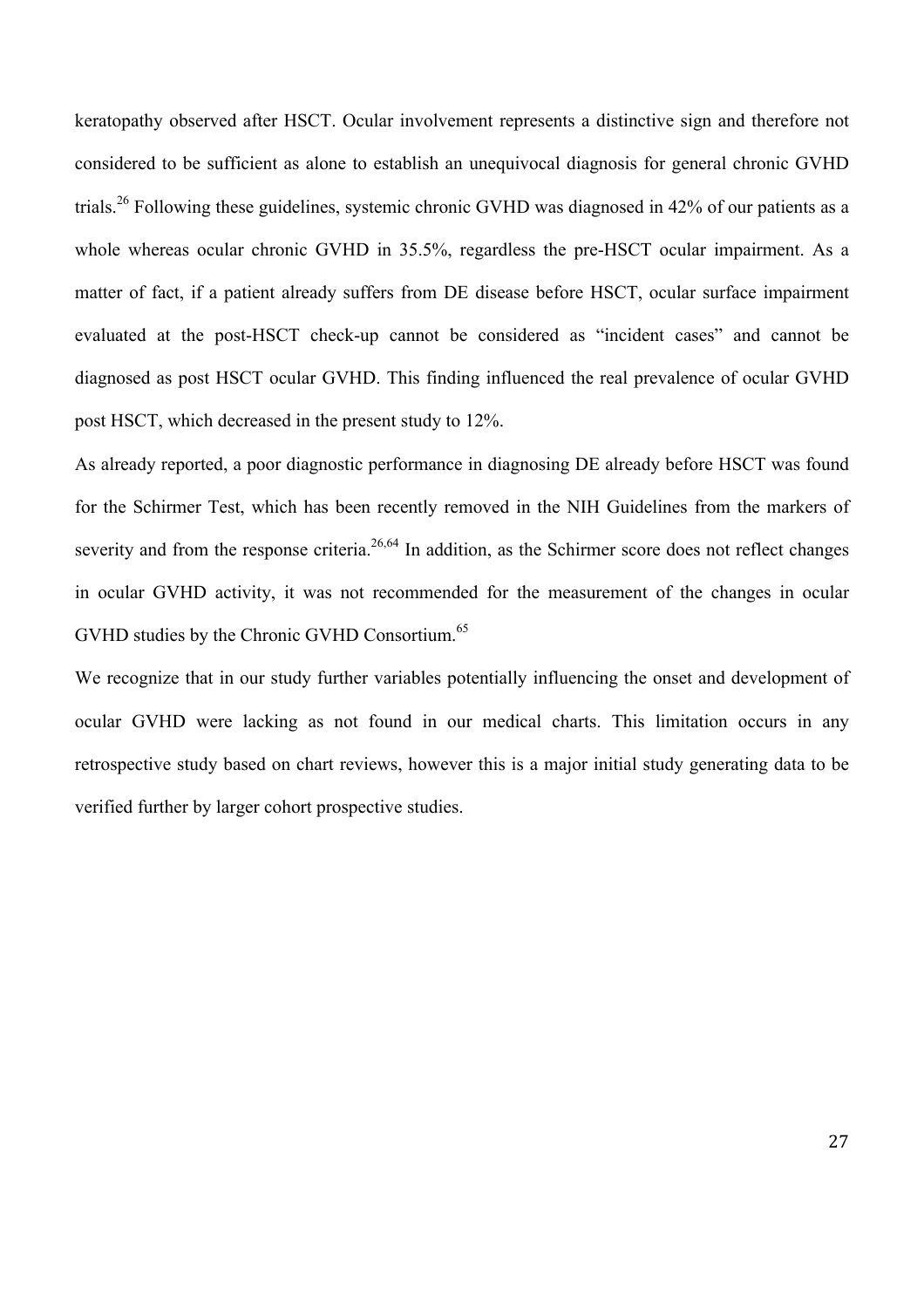## **8) Conclusion**

This study confirmed that DE is present in high percentages in hematological patients undergoing hematopoietic stem cell transplantation already before HSCT, as already recently demonstrated by our group. This finding demonstrates that comprehensive pre-transplant assessment of ocular surface should be highly recommended, as it has been already recognized for functional respiratory values in lung GVHD.<sup>26,64</sup> This recommendation is not only addressed to an accurate early diagnosis but also to a prompt treatment of patients already suffering from dry eye disease, with positive influences in terms of lower prevalence and severity of ocular GVHD after HSCT compared to traditional ongoing protocols.

However, further larger prospective multicenter studies based on pre and post-transplantation ophthalmic evaluation are needed to identify overall associated factors and the real prevalence of ocular GVHD after HSCT that could be overestimated.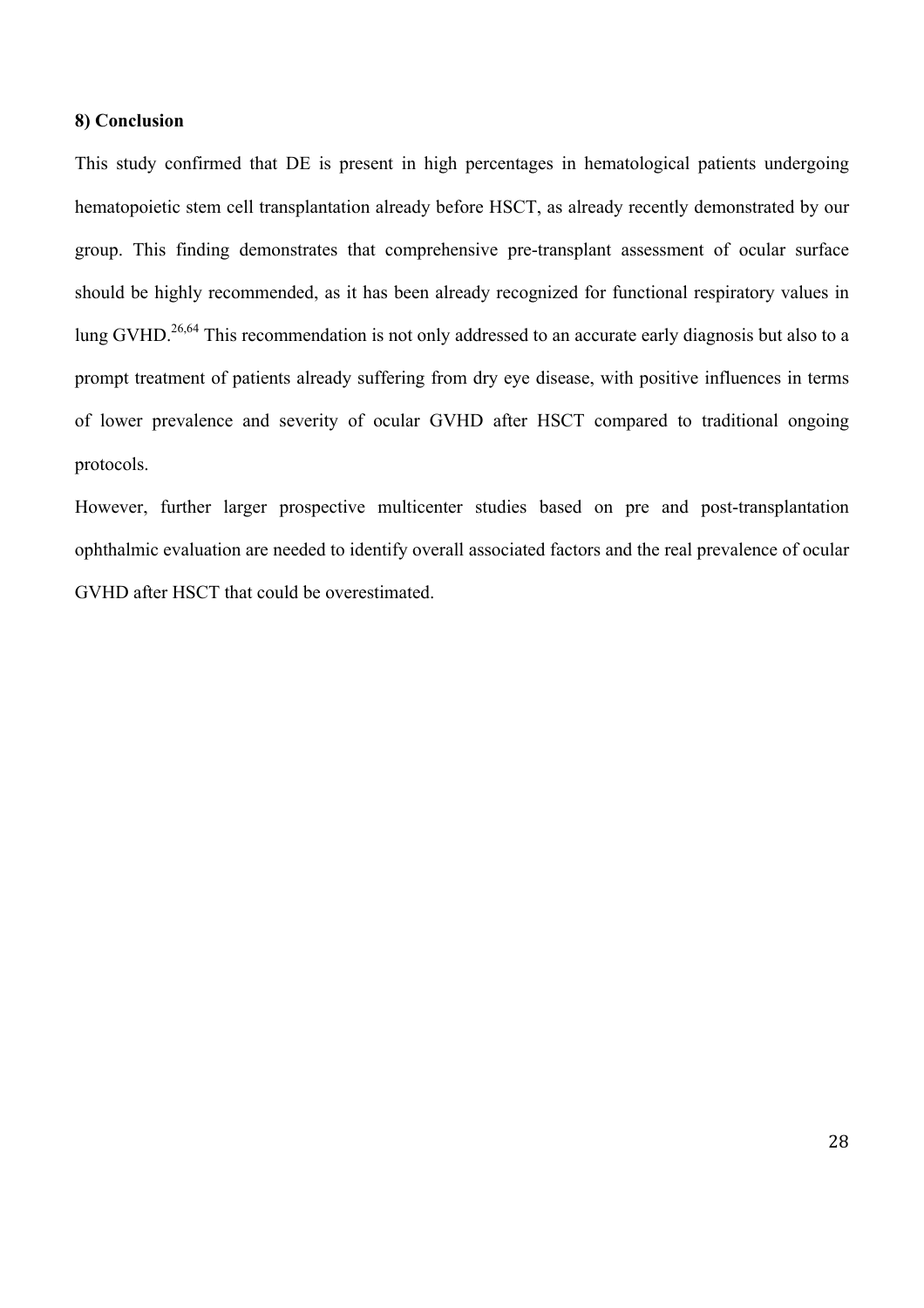# **9) References**

1. Gipson IK. The ocular surface: the challenge to enable and protect vision: the Friedenwald lecture. Invest Ophthalmol Vis Sci. 2007; 48:4391-4398.

2. Aragona P, Rolando M. Towards a dynamic customized therapy for ocular surface dysfunctions. Br J Ophthalmol. 2013; 97:955-960.

3. Böhnke M, Masters BR. Confocal microscopy of the cornea. Prog Retin Eye Res. 1999; 18:553-628.

4. DelMonte DW, Kim T. Anatomy and physiology of the cornea. J Cataract Refract Surg. 2011; 37:588-598.

5. Dua HS, Faraj LA, Said DG et al. Human Corneal Anatomy Redefined: a novel pre-Descemet's layer (Dua's layer). Ophthalmology. 2013; 120:1778-1785.

6. Knop E, Knop N. Anatomy and immunology of the ocular surface. Chem Immunol Allergy. 2007; 92:36-49.

7. Holly FJ, Lemp MA. Tear physiology and dry eyes. Surv Ophthalmol. 1977; 22:69-87.

8. [No Authors listed]. The definition and classification of Dry Eye Disease: Report of the Definition and Classification Subcommittee of the International Dry Eye WorkShop (2007). Ocul Surf. 2007; 5:75-92.

9. Albietz JM. Prevalence of dry eye subtypes in clinical optometry practice. Optom Vis Sci. 2000; 77:357-363.

10. Hikichi T, Yoshida A, Fukui Y, et al. Prevalence of dry eye in Japanese eye centers. Graefes Arch Clin Exp Ophthalmol. 1995; 233:555-558.

11. Versura P, Cellini M, Torreggiani A, et al. Dryness symptoms, diagnostic protocol and therapeutic management: A report on 1,200 patients. Ophthalmic Res. 2001; 33:221-227.

12. [No Authors listed]. Methodologies to diagnose and monitor dry eye disease: report of the Diagnostic Methodology Subcommittee of the International Dry Eye WorkShop (2007). Ocul Surf. 2007; 5:108-152.

13. van Bijsterveld OP. Diagnostic tests in the sicca syndrome. Arch Ophthalmol. 1969; 82:10-14.

14. Bron AJ, Evans VE, Smith JA. Grading of corneal and conjunctival staining in the context of other dry eye tests. Cornea. 2003; 22:640-650.

15. Lemp MA. Report of the National Eye Institute/Industry Workshop on clinical trials in dry eye. CLAO J. 1995; 21:221-232.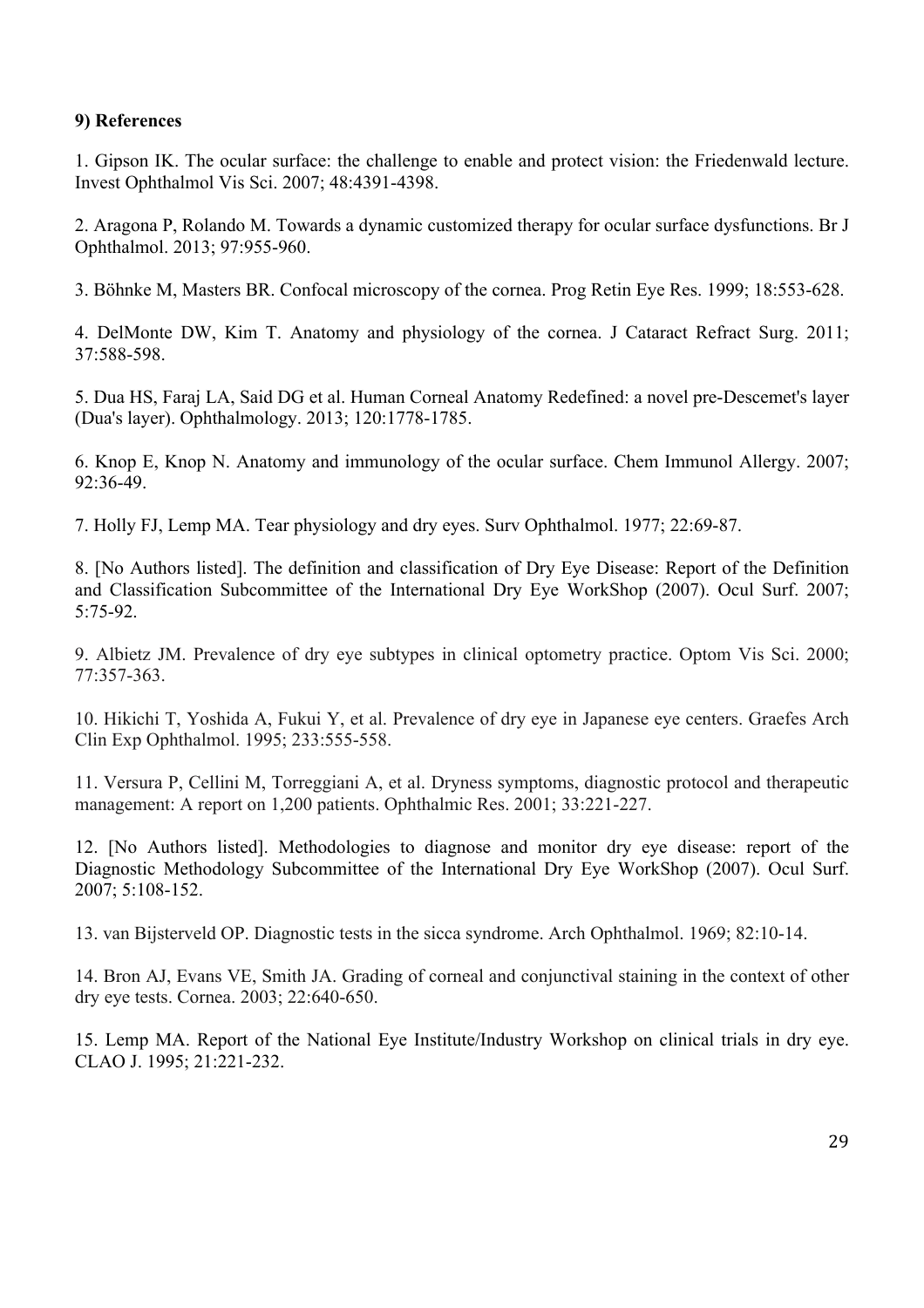16. Schiffman RM, Christanson MD, Jacobsen G, et al. Reliability and validity of the Ocular Surface Disease Index. Arch Ophthalmol. 2000; 118:615-621.

17. Copelan EA. Hematopoietic stem-cell transplantation. N Engl J Med. 2006; 354:1813-1826.

18. Appelbaum FR. Haematopoietic cell transplantation as immunotherapy. Nature. 2001; 411:385- 389.

19. Arai S, Arora M, Wang T, et al. Increasing incidence of chronic graft-versus-host disease in allogeneic transplantation: a report from the Center for International Blood and Marrow Transplant Research. Biol Blood Marrow Transplant. 2015; 21:266-274.

20. Socié G, Stone JV, Wingard JR, et al. Long-term survival and late deaths after allogeneic bone marrow transplantation. Late Effects Working Committee of the International Bone Marrow Transplant Registry. N Engl J Med. 1999; 341:14-21.

21. Welniak LA, Blazar BR, Murphy WJ. Immunobiology of allogeneic hematopoietic stem cell transplantation. Annu Rev Immunol. 2007;25:139-170.

22. Martin PJ, Schoch G, Fisher L, et al. A retrospective analysis of therapy for acute graft-versus-host disease: initial treatment. Blood. 1990;76:1464-1472.

23. Sullivan KM, Agura E, Anasetti C, et al. Chronic graft-versus-host disease and other late complications of bone marrow transplantation. Semin Hemat. 1991;28:250-259.

24. Sullivan KM, Mori M, Sanders J, et al. Late complications of allogeneic and autologous marrow transplantation. Bone Marrow Transplant. 1992;10:127-134.

25. Filipovich AH, Weisdorf D, Pavletic S, et al. National Institutes of Health consensus development project on criteria for clinical trials in chronic graft-versus-host disease: I. Diagnosis and staging working group report. Biol Blood Marrow Transplant. 2005;11:945-956.

26. Jagasia MH, Greinix HT, Arora M, et al. National Institutes of Health Consensus Development Project on Criteria for Clinical Trials in Chronic Graft-versus-Host Disease: I. The 2014 Diagnosis and Staging Working Group Report. Biol Blood Marrow Transplant. 2015;21:389-401.

27. Flowers ME, Inamoto Y, Carpenter PA, et al. Comparative analysis of risk factors for acute graftversus-host disease and for chronic graft-versus-host disease according to National Institutes of Health consensus criteria. Blood. 2011; 117:3214-3219.

28. Subramaniam DS, Fowler DH, Pavletic SZ. Chronic graft-versushost disease in the era of reducedintensity conditioning. Leukemia. 2007; 21:853-859.

29. Hessen M, Akpek EK. Ocular graft-versus-host disease. Curr Opin Allergy Clin Immunol. 2012; 12:540- 547.

30. Kim SK. Update on ocular graft versus host disease. Curr Opin Ophthalmol. 2006; 17:344-348.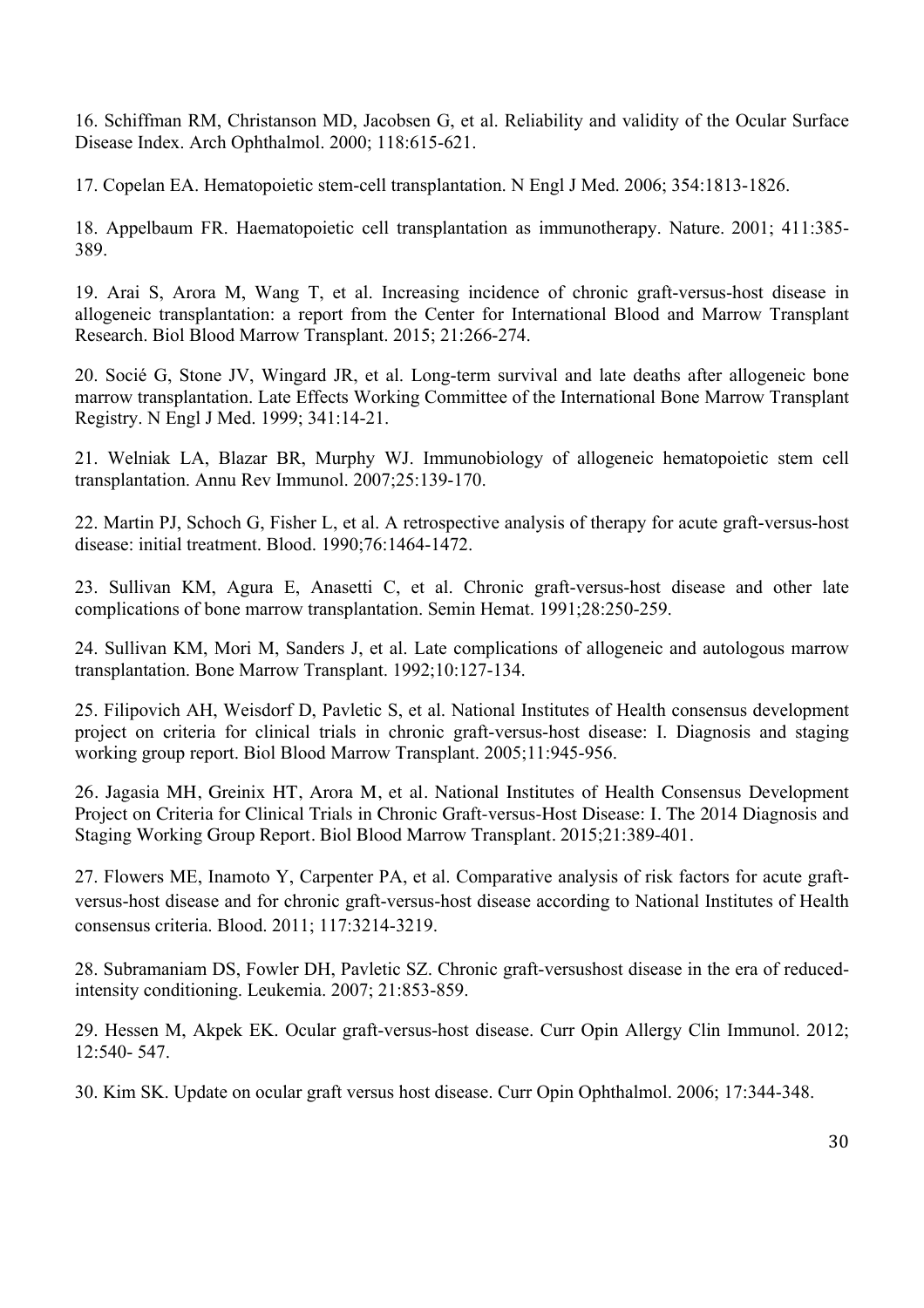31. Coskuncan NM, Jabs DA, Dunn JP, et al. The eye in bone marrow transplantation. VI. Retinal complications. Arch Ophthalmol. 1994; 112:372-379.

32. Jacobs R, Tran U, Chen H, et al. Prevalence and risk factors associated with development of ocular GVHD de ned by NIH consensus criteria. Bone Marrow Transplant. 2012;47:1470-1473.

33. Ogawa Y, Kim SK, Dana R, et al. International Chronic Ocular Graft-vs- Host-Disease (GVHD) Consensus Group: proposed diagnostic criteria for chronic GVHD (Part I). Sci Rep. 2013; 3:3419.

34. Inamoto Y, Chai X, Kurland BF, et al. Validation of measurement scales in ocular graft-versus-host disease. Ophthalmology. 2012;119: 487-493.

35. Westeneng AC, Hettinga Y, Lokhorst H, et al. Ocular graft-versus-host disease after allogenic stem cell transplantation. *Cornea* 2010; 29:758-763.

36. Shikari H, Amparo F, Saboo U, et al. Onset of ocular graft-versus-host disease symptoms after allogenic hematopoietic stem cell transplantation. Cornea. 2015; 34:243-247.

37. Ivanir Y, Shimoni A, Ezra-Nimni O, et al. Prevalence of dry eye syndrome after allogenic hematopoietic stem cell transplantation. Cornea. 2013; 32:97-101.

38. Vanathi M, Kashyap S, Khan R, et al. Ocular surface evaluation in allogenic hematopoietic stem cell transplantation patients. Eur J Ophthalmol. 2014; 24:655-666.

39. Tichelli A, Duell T, Weiss M, et al. Late-onset keratoconjunctivitis sicca syndrome after bone marrow transplantation: incidence and risk factors. European Group or Blood and Marrow Transplantation (EBMT) Working Party on late effects. Bone Marrow Transplant. 1996; 17:1105-1111.

40. Ogawa Y, Okamoto S, Wakui M, et al. Dry eye after haematopoietic stem cell transplantation. Br J Ophthalmol. 1999; 83:1125-1130.

41. Dietrich-Ntoukas T, Cursiefen C, Westekemper H, et al. Diagnosis and Treatment of Ocular Chronic Graft-Versus-Host Disease: Report from the German–Austrian–Swiss Consensus Conference on Clinical Practice in Chronic GVHD. Cornea. 2012; 31:299-310.

42. Giannaccare G, Bonifazi F, Sessa M, et al. Dry eye disease is already present in hematological patients before hematopoietic stem cell transplantation. Cornea. 2016; 35:638-643.

43. Jabs DA, Wingard J, Green WR, et al. The eye in bone marrow transplantation. III. Conjunctival graft-vs-host disease. Arch Ophthalmol. 1989; 107:1343-1348.

44. Foulks GN, Bron AJ. Meibomian gland dysfunction: a clinical scheme for description, diagnosis, classification, and grading. Ocul Surf. 2003; 1:107-126.

45. Sullivan BD, Whitmer D, Nichols KK, et al. An objective approach to dry eye disease severity. Invest Ophthalmol Vis Sci. 2010; 51:6125-6130.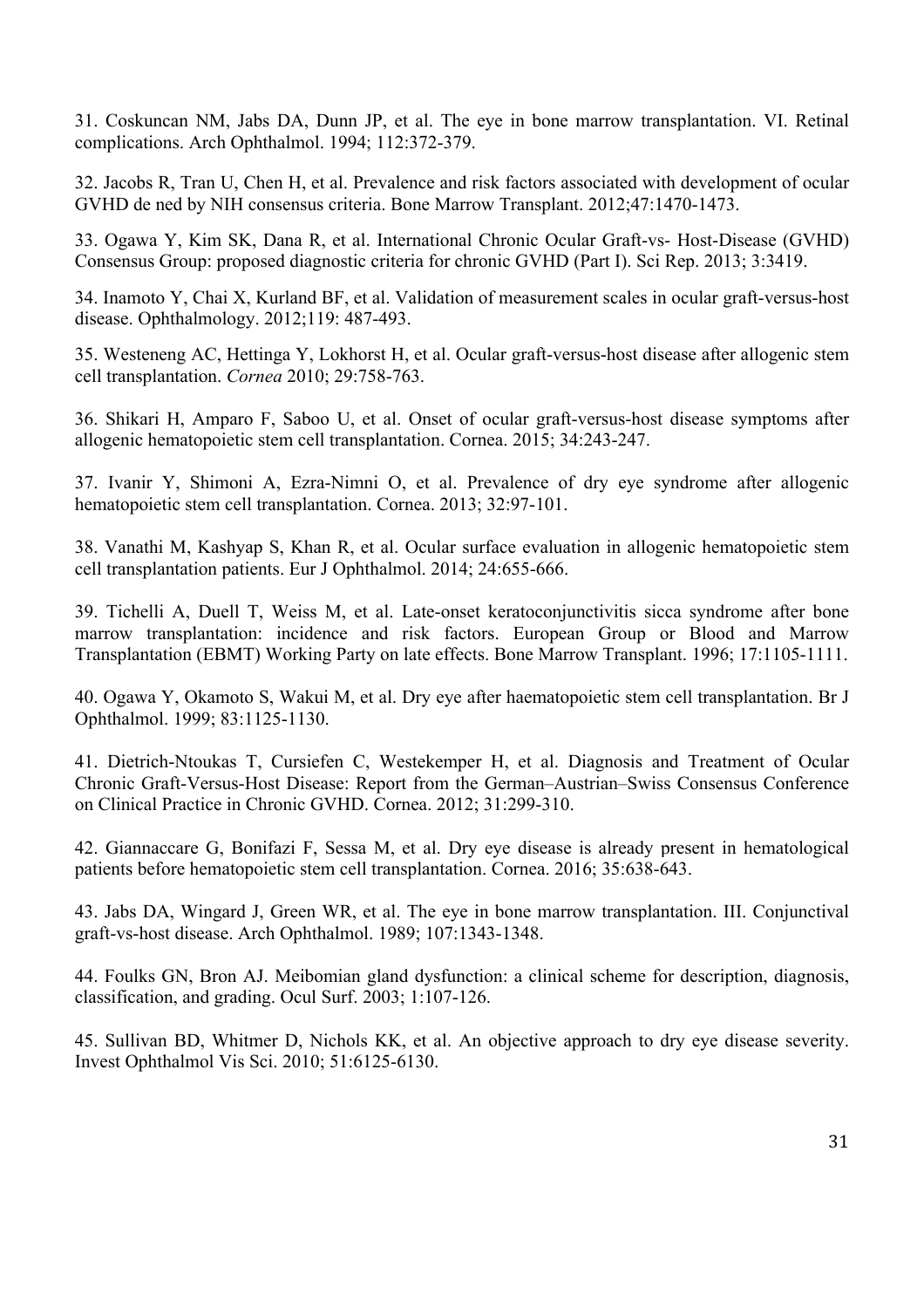46. Pflugfelder SC, Maskin SL, Anderson B, et al. A randomized, doublemasked, placebo-controlled, multicenter comparison of loteprednol etabonate ophthalmic suspension, 0.5%, and placebo for treatment of keratoconjunctivitis sicca in patients with delayed tear clearance. Am J Ophthalmol. 2004; 138:444-457.

47. Wan KH, Chen LJ, Young AL. Efficacy and Safety of Topical 0.05% Cyclosporine Eye Drops in the Treatment of Dry Eye Syndrome: A Systematic Review and Meta-analysis. Ocul Surf. 2015; 13:213-225.

48. [No Authors listed]. Management and Therapy of Dry Eye Disease: Report of the Management and Therapy Subcommittee of the International Dry Eye WorkShop (2007). Ocul Surf. 2007: 5:163-178.

49. Schaumberg DA, Sullivan DA, Dana MR. Epidemiology of dry eye syndrome. Adv Exp Med Biol. 2002; 506:989-998.

50. Leite SC, de Castro RS, Alves M, et al. Risk factors and characteristics of ocular complications, and efficacy of autologous serum tears after hematopoietic stem cell transplantation. Bone Marrow Transplant. 2006; 38:223-227.

51. Wang JC, Teichman JC, Mustafa M, et al. Risk factors for the development of ocular graft-versushost disease (GVHD) dry eye syndrome in patients with chronic GVHD. Br J Ophthalmol. 2015; 99:1514-1518.

52. Li J, Zheng K, Deng Z, et al. Prevalence and risk factors of dry eye disease among a hospital-based population in southeast China*.* Eye Contact Lens. 2015; 41:44-50.

53. Hikichi T, Yoshida A, Fukui Y, et al. Prevalence of dry eye in Japanese eye centers. Graefes Arch Clin Exp Ophthalmol. 1995; 233:555-558.

54*.* Onwubiko SN, Eze BI, Udeh NN, et al*.* Dry eye disease: prevalence, distribution and determinants in a hospital-based population. Cont Lens Anterior Eye. 2014; 37:157-161.

55. Basak SK, Pal PP, Basak S, et al*.* Prevalence of dry eye diseases in hospital-based population in West Bengal, Eastern India. J Indian Med Assoc. 2012; 110:789-794.

56. Sahai A, Malik P. Dry eye: prevalence and attributable risk factors in a hospital-based population. *Indian J Ophthalmol* 2005; 53:87-91*.*

57. Shah S, Jani H. Prevalence and associated factors of dry eye: Our experience in patients above 40 years of age at a Tertiary Care Center. Oman J Ophthalmol. 2015; 8:151-156.

58. Wang Y, Ogawa Y, Dogru M, et al. Baseline profiles of ocular surface and tear dynamics after allogeneic hematopoietic stem celltransplantation in patients with or without chronic GVHD-related dry eye. Bone Marrow Transplant. 2010; 45:1077-1083.